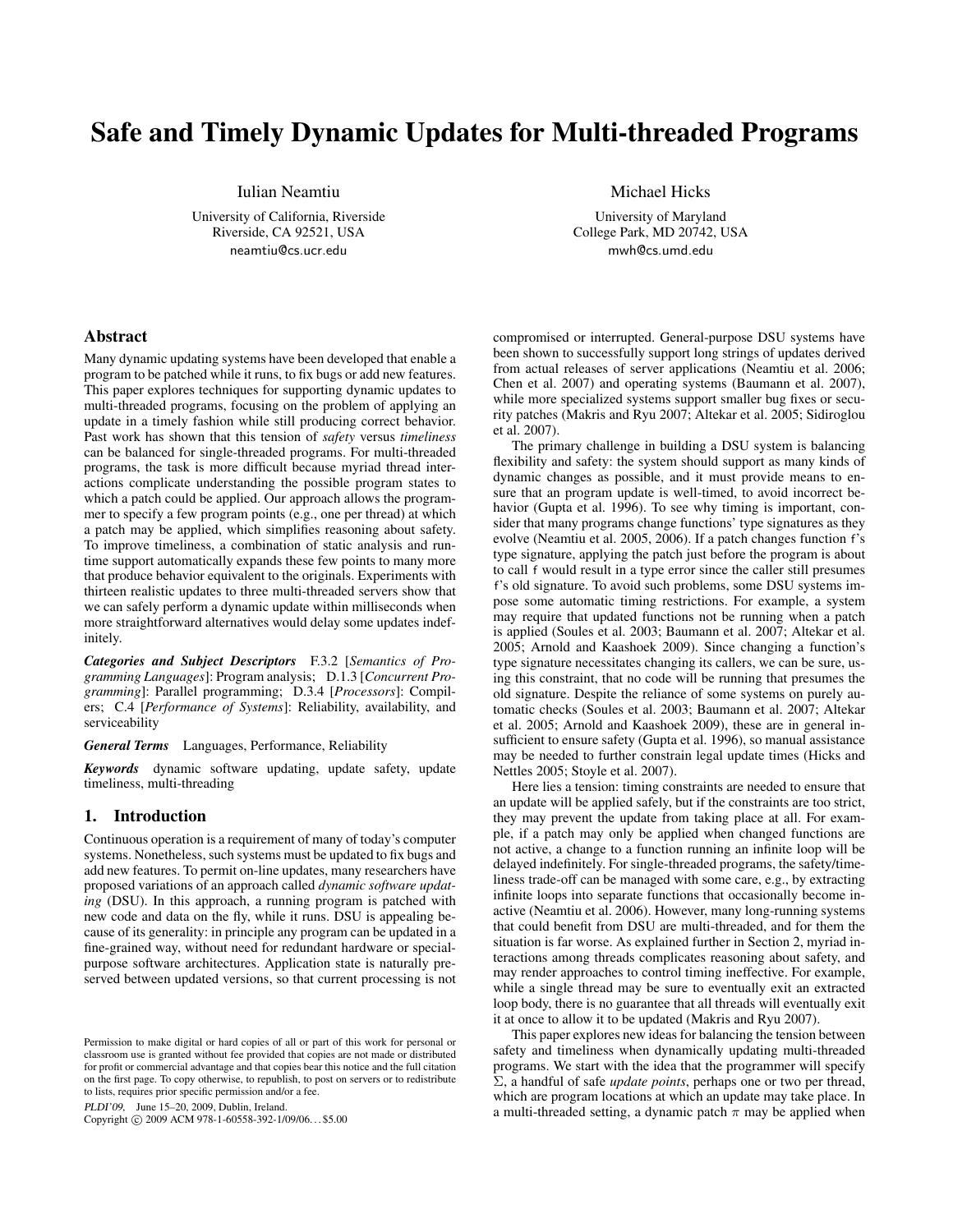all threads become *quiescent*, meaning they have each reached an update point  $\ell \in \Sigma$  and that all automatic timing restrictions, such as activeness, have been satisfied. By keeping  $|\Sigma|$  small, it is relatively straightforward for the programmer to reason that  $\pi$ will be applied correctly. We could implement this semantics by barrier-synchronizing all threads at update points  $\ell$ , but doing so could degrade performance (while threads block, or even deadlock) and fail to achieve quiescence quickly because fewer update points implies greater delays between the times they are reached.

Therefore, to improve timeliness while retaining the same level of safety, we propose two novel concepts, described in Section 3: *induced update points* and *relaxed synchronization*. An induced update point for a given patch  $\pi$  is a program point  $\ell_{\pi} \notin \Sigma$  such that applying  $\pi$  at  $\ell_{\pi}$  is equivalent to having applied  $\pi$  at some  $\ell \in \Sigma$ . Thus, induced update points expand the points at which an update may take place without increasing the burden of reasoning about safety. However, expanding the number of possible update points reduces, but does not eliminate, the drawbacks of barrier synchronization. Therefore, we have also developed a technique we call *relaxed synchronization* that eliminates the need for threads to block at update points. The basic insight is the following. Suppose that a consecutive range of program statements  $s_1, ..., s_n$  qualify as induced update points for  $\Sigma$  and  $\pi$ . Instead of potentially synchronizing at each  $s_i$ , a thread t "checks in" when it reaches  $s_1$ to indicate that, until told otherwise, its execution is safe with respect to  $\pi$ . Thread t may then immediately proceed with executing  $s_2, \ldots s_n$ , "checking out" after executing  $s_n$  to indicate that applying  $\pi$  would no longer be safe. Once all threads have checked in,  $\pi$  can be applied safely. Check-in points often create more opportunities for updating (whole blocks of code, rather than particular statements) and allow threads to continue to execute until quiescence is reached, avoiding performance degradation and deadlock.

We have implemented these techniques as an extension to Ginseng, a freely available DSU framework for C programs (Section 4). We call our extended system STUMP (for *Safe and Timely Updates to Multi-threaded Programs*). We have used STUMP to dynamically update three open-source, multi-threaded server programs—the Icecast streaming server, the Memcached caching server, and the Space Tyrant game server—with updates that correspond to thirteen actual releases that span one year (Section 5). Experimental results in Section 6 show that induced update points and relaxed synchronization effectively balance safety and timeliness for these programs: with only a few update points (1 or 2 per thread) and a few other annotations, we could reach quiescence very quickly, typically in less than ten milliseconds. Without these mechanisms some patches failed to take effect at all, and others took hundreds of milliseconds or several seconds to apply. We also measured the impact of STUMP's update support on application performance and found that the slowdown for application-specific benchmarks is modest, less than 7% for all applications.

In summary, the main contributions of this paper are as follows:

- We introduce two techniques—induced update points and relaxed synchronization—for balancing safety and timeliness when dymamically updating multi-threaded programs.
- We implement these ideas in STUMP, a framework for dynamically updating C programs, and find that STUMP is effective in practice: all updates we considered can be successfully applied in short order, while overhead on application performance is small.

# 2. Balancing safety and timeliness

Given run-time support for on-line program updates, we must understand how to use this support safely, and yet in such a manner that an update can be applied in a timely fashion. This section

```
1 typedef struct event { int e_id; \dots } evt;
2 void process (evt* ev) {<br>3 switch (ev→e_id) { ca
       switch (ev→ e_id) { case X: m(ev); ... case Y: n(ev );... };
4 \log(\text{ev} \rightarrow \text{e}_\text{d});
5 }
6 void clean(evt∗ ev) { ... }
 7 void handle_thread () {
8 while (1) {<br>9 /* definit
          9 /∗ definite update point ∗/
10 evt* ev = get_event();
11 /∗ candidate induced update point ∗/<br>12 process(ev);
          process (ev);
13 clean(ev );
14 } }
                             (a) Original version
     typedef struct event { char* name; int e_id; \dots } evt;
```

```
2 void process (evt∗ ev) {
3 switch (ev \rightarrow e_id) { case X: m(ev); ... case Y: n(ev ); ... };
4 /∗ no log() call */
5 }
6 void clean(evt* ev) { /* added: */ log(ev→e_id); ... }
   7 /∗ handle thread () as before ∗/
```
#### (b) Changes in new version



explains why balancing these tensions is difficult, particularly for multi-threaded programs.

## 2.1 Example

Figure 1(a) depicts a simple server in which  $n$  threads execute the handle\_thread function to process events extracted from a global queue (via the potentially blocking call get\_event, code not shown). Events are values of the type evt, which contains an e id field (among others not shown) for identifying the event's type. The process function is called to actually handle each event, dispatching to other functions based on the e id field, and logging the result when it completes (via the log function). The clean function performs further post-processing. (The comments in handle thread will become clear later.)

Figure 1(b) shows a sample update to this program, which changes the definition of the evt type to add a new field and changes the implementations of the process and clean functions. Notice that the log function has been moved from the end of the process function in the old version to the beginning of the clean function in the new version.

Several existing DSU systems could support this update or one like it, including POLUS (Chen et al. 2007), Ginseng (Neamtiu et al. 2006), DLpop (Hicks and Nettles 2005), Jvolve (Subramanian et al. 2009), K42 (Baumann et al. 2007; K42), and UpStare (Makris and Bazzi 2009). While the mechanisms differ between systems, essentially the definitions in Figure 1(b) would be gathered into a *dynamic patch* along with a *type transformer* function to convert values whose type definition has changed.<sup>1</sup> In our example, the dynamic patch would contain a type transformer for struct event. This function might initialize the new name field to "none" while preserving the contents of the other (unchanged) fields.

#### 2.2 Safe patch application

Given a dynamic patch, the next question is: when during the original program's execution can it be applied safely? Most DSU

<sup>&</sup>lt;sup>1</sup>A type transformer's application could occur when the update is applied (Hicks and Nettles 2005; Subramanian et al. 2009) or as needed during execution (Neamtiu et al. 2006; Chen et al. 2007; Baumann et al. 2007).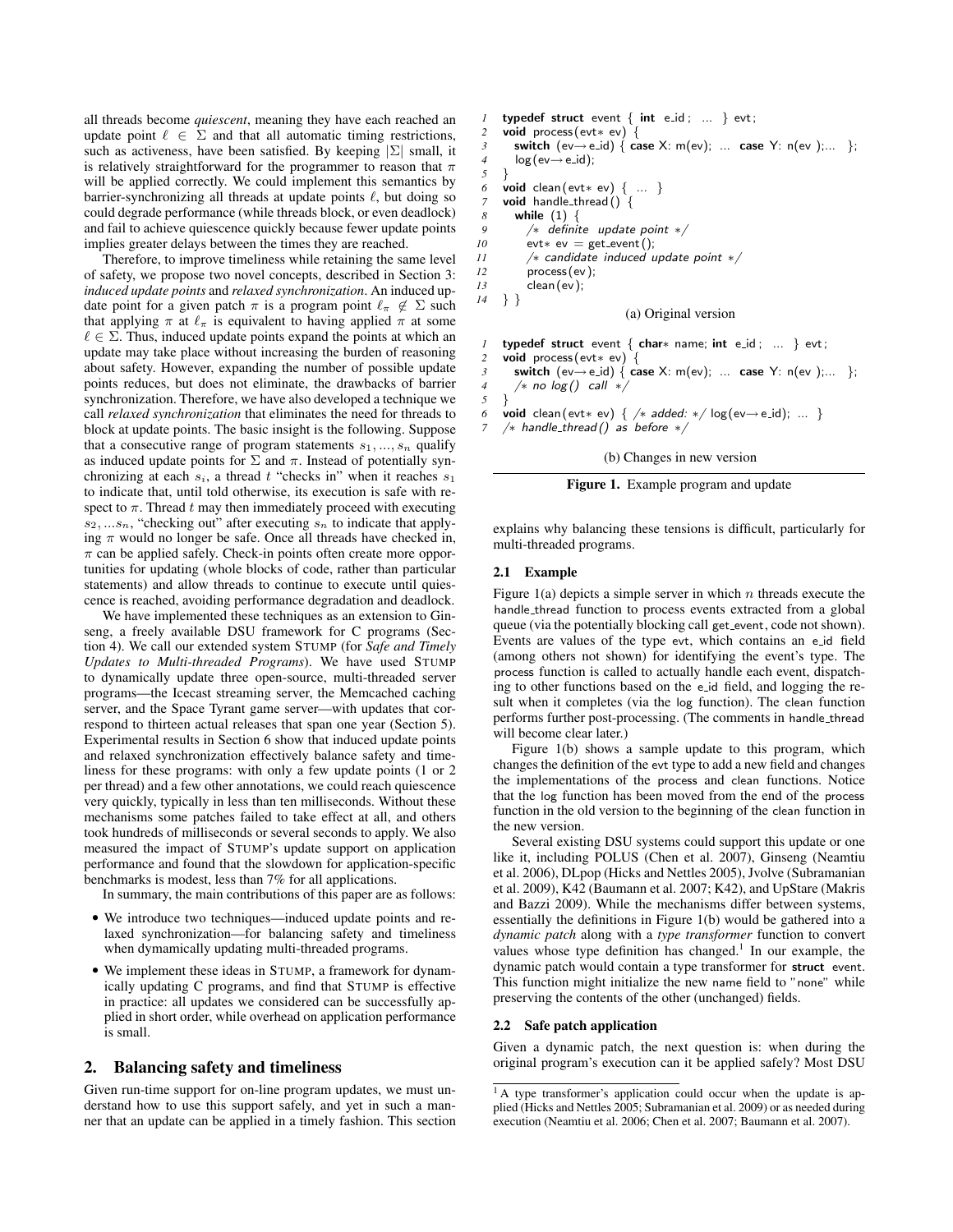systems apply a patch according to a combination of manually specified and automatically determined timing constraints.

A typical automatically determined constraint is that functions changed by a patch may not be running when the patch is applied (Soules et al. 2003; Baumann et al. 2007; Altekar et al. 2005; Arnold and Kaashoek 2009; Subramanian et al. 2009). To see why such a constraint might be needed, suppose our update was to be applied just before the call to log in the process function on line 4 of the old program (when an active function is updated, the old version continues to run and the new version takes effect on the next call (Chen et al. 2007; Hicks and Nettles 2005; Neamtiu et al. 2006)). Therefore, in the old process code there is a subtle problem: this function has been compiled to assume that e id is the first field of evt, but now that evt has been updated, it is the second field. Therefore, this old code will mistakenly access char ∗name as if it were the int e id, a type error. The activeness constraint would prevent this problem, and indeed ensures type safety so long as the new program version, compiled from scratch, is itself typecorrect (Walton 2001; Stoyle et al. 2007).

We may be tempted to believe that "activeness" checking is sufficient to ensure an update will be applied correctly, and indeed this presumption is made by some existing systems (Arnold and Kaashoek 2009; Baumann et al. 2007). Unfortunately, Gupta (Gupta et al. 1996) has shown that automatically determining a valid time at which to apply a dynamic patch is in general undecidable. Indeed, we can see why activeness is insufficient in our example. Suppose that the update were to take effect just after the call to process (ev) on line 12 of handle thread. If there is only a single thread running handle thread, then no changed code is active. The next call is to the *new* clean function, whose first action is to call log. But this is probably not what we wanted: just prior to the update, the old process function would have called log (on line 4) for this same event; so this update timing has precipitated a redundant log entry.

Given that automatic timing constraints are insufficient, many DSU systems allow the programmer to assist in controlling update timing. There are two basic approaches: identify a *whitelist* of program locations, termed *update points*, that are valid for an update (Hicks and Nettles 2005; Neamtiu et al. 2006; Makris and Bazzi 2009); or specify a *blacklist* of functions that must be inactive prior to updating (Lee 1983; Gupta et al. 1996; Chen et al. 2007).

With such manual controls in hand, prior work has explored applying updates at "quiescent points" in a program's execution (Soules et al. 2003; Baumann et al. 2007; Neamtiu et al. 2006). For example, a quiescent point could be just prior to a complete iteration of an event processing loop. Intuitively, writing correct state transformation code to take effect at quiescent points is relatively easy because the program is not in the middle of some high-level activity, and invariants concerning global data structures are clear. In our example, we could imagine requiring the update to take place at the start of handle thread's loop on line 9, since this is when it is about to begin its basic high-level activities.

#### 2.3 Timely patch application

Unfortunately, while timing restrictions are clearly necessary for ensuring safety, they can significantly delay when a patch is actually applied. Indeed, the activeness restriction precludes patch application indefinitely if a changed function is *always* active, as is the handle thread function in our example. We can solve this particular problem by extracting the bodies of infinite loops into separate functions which become inactive on each iteration (Neamtiu et al. 2006). With such support (or support for more fine-grained updates to active code (Makris and Bazzi 2009)), a single quiescent point often suffices to assure timeliness for single-threaded programs, e.g., because events are processed relatively quickly.

Unfortunately, for multi-threaded programs, the task of choosing suitable update points is much more difficult because the state of *all* threads must be considered when choosing appropriate times. One approach would be to identify a small number of safe update points for each thread (e.g., just one or two) and apply an update only when all threads have reached safe update points. In our example, we would apply the update only when *all* threads running handle thread have completed a loop iteration. This approach eases reasoning about patch correctness because only a few system states need to be considered. On the other hand, this approach could seriously compromise timeliness, since it may be very difficult or unlikely for all threads to reach update points at once. We could improve the chances by expanding the number of update points per thread, but doing so complicates the programmer's reasoning that a patch is correct, and may lead to problems such as those we have described. Overall, the number of system states that must be considered will be  $n^m$  where m is the number of threads, and n is the number of update points per thread.

Thus we must find some way to balance the need to easily reason about a patch's correctness while not unduly delaying the time at which it can be applied.

## 3. Safe and timely dynamic updates

This section describes how we can balance safety and timeliness when applying a dynamic patch. We use the following programming model. To update a program  $P$ , the programmer provides an *update specification* U, which is a pair  $(\pi, \Sigma)$  where  $\pi$  is a dynamic patch and  $\Sigma$  is a set of *update points*. The patch  $\pi$  is a map from variables to new or updated definitions (or the type transformer, for changed types). We write  $changes(\pi)$  to denote the names of functions, variables and type definitions changed by the patch. Each update point in  $\Sigma$  is simply a location (i.e., line number)  $\ell$  in the program. The intended semantics is that  $\pi$  should be applied when the program counter of each thread  $t$  in  $P$  has reached an update point  $\ell \in \Sigma$ , and any automatic safety checks (e.g., activeness) are satisfied. Our goal is to apply the patch as quickly as possible.

#### 3.1 Simple approach: barrier synchronization

Once  $U$  becomes available, a simple approach to applying it safely is to treat each update point  $\ell \in \Sigma$  as a barrier and block any thread that reaches it. Once all threads have synchronized, the patch is applied, and the threads are resumed.

While pleasingly simple, the barrier approach has two main drawbacks. First, there is the possibility of deadlock. For example, if thread  $t$  blocks at some point  $\ell$  while holding a lock, then any other thread attempting to acquire the lock will never make progress toward reaching some  $\ell \in \Sigma$ . The second problem is related: even if all threads eventually synchronize, application performance may suffer in the meantime. For example, suppose thread  $t_1$ is responsible for accepting new connections while  $t_2$  performs perconnection event processing. If  $t_1$  reaches point  $\ell$  fairly quickly, but  $t_2$  takes much longer to reach point  $\ell'$ , say because it must complete a lengthy transaction first, then the entire system will be prevented from accepting new connections, and performance will suffer. In the limit, the barrier approach may needlessly block threads that are completely unaffected by the changes in a patch  $\pi$ .

Our way forward is to observe that it does not matter if the update takes place when all threads are *actually* at points in Σ. Rather, we use induced update points (described in Section 3.2) and relaxed synchronization (Section 3.3) to apply the patch  $\pi$  if the effect of the update will be *semantically equivalent* to having applied the patch when the PC of each thread is at one of the update points  $\ell \in \Sigma$ . This expands the number of program points that permit a patch to take effect, improving timeliness, without increasing the reasoning burden on the programmer.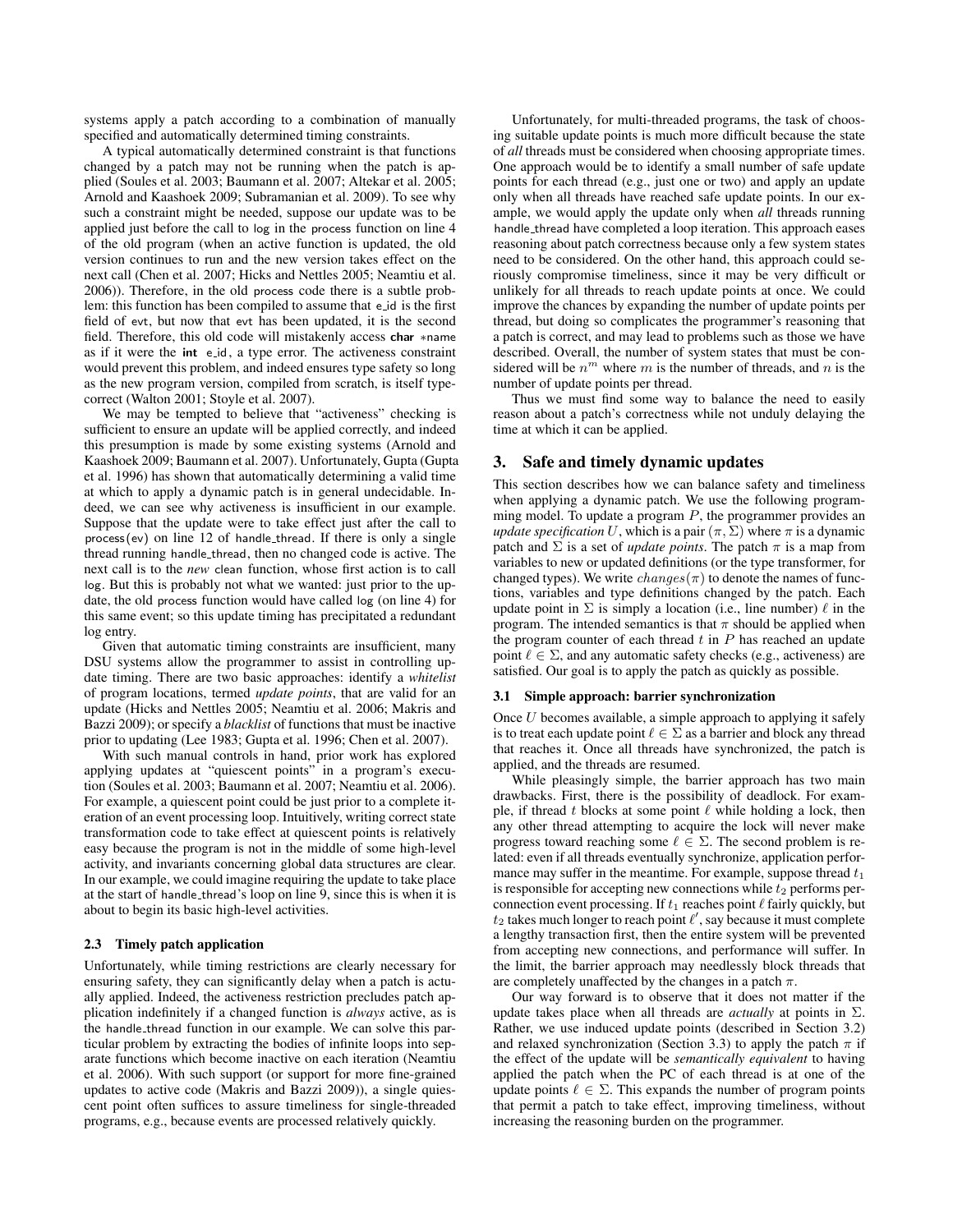| Lines                |                          | Trace 1                   |                         | Trace 2            | Trace 3                  |                    |  |  |
|----------------------|--------------------------|---------------------------|-------------------------|--------------------|--------------------------|--------------------|--|--|
| $9$ (def-upd)<br>10  | 9                        | ${1}$                     | $\overline{g}$          | ${1,2}$            | $\mathfrak{g}$           | $\times$<br>${1}$  |  |  |
| 11                   |                          | update $g$                |                         | update $p,c$       |                          | update $q,p$       |  |  |
| 12<br>3              | $\boldsymbol{p}$<br>e, m | $\{1,2\}$<br>$\{1,2\}$    | $\boldsymbol{p}$<br>e,m | ${2}$<br>$\{1,2\}$ | $\boldsymbol{p}$<br>e, m | ${2}$<br>$\{1,2\}$ |  |  |
| $\overline{4}$<br>13 | $\overline{c}$           | $l, e \{1,2\}$<br>${1,2}$ | $\mathfrak c$           | ${2}$              | $\mathfrak c$            | $\{1,2\}$          |  |  |
| 6<br>$9$ (def-upd)   |                          | ✓                         | l, e                    | $\{1,2\}$          |                          | X                  |  |  |
| (a) Roll-forward     |                          |                           |                         | (b) Rollback       | (c) Disallowed           |                    |  |  |

Figure 2. Examples of legal and illegal induced updates.

## 3.2 Induced update points

Given a specification  $U = (\pi, \Sigma)$ , an *induced update point* is a program point  $\ell'$  such that if  $\pi$  is applied when a thread reaches  $\ell'$ , the program will behave as if the patch had been applied at some update point  $\ell \in \Sigma$ . Given a set of *candidate update points* ξ, our task is to determine, via static analysis, which of those  $\ell \in \xi$  that meet this criterion. In our Ginseng implementation (Section 4), we require programmers to specify  $\xi$ , but here we make no assumptions about how  $\xi$  is generated.

#### 3.2.1 Version-consistent traces

The key concept we will use is the notion of a *version-consistent execution trace*. This idea is illustrated in Figure 2. Each of the right three columns represents an execution trace of the handle\_thread function from Figure 1(a), starting at line 9 and iterating once around the loop. Each element of the trace consists of an identifier followed by a set of versions. Identifiers can be functions (indicating the function was called), global variables (indicating a read or write), and type names (indicating a variable with that type was read or written). We abbreviate the longer identifiers used in Figure  $1(a)$  with just their first letter in the trace, e.g.,  $q$  stands for a call to get\_event, and  $e$  stands for a read/write from an evt value. The *version set* indicates the version of an identifier at the point where that identifier is used. Accesses to variables changed by  $\pi$ will always have a version set containing a single element,  $\{1\}$  before the patch is applied, and  $\{2\}$  afterward. When a variable is *not* changed by the patch its definition is the same in both program versions. Hence its version set is  $\{1, 2\}$ .

A trace also contains *update events* "update  $changes(\pi)$ " to indicate patch  $\pi$  has been dynamically applied. All the specifications  $(\pi, \Sigma)$  we consider have  $\Sigma = \{9\}$ ; that is, the patch  $\pi$  may only appear to take effect at line 9. We refer to this as the *definite* update point, since it defines what the programmer believes will result in correct behavior (line 9 is annotated in the first column for reference). If given  $\xi = \{11\}$ , then we must determine whether applying  $\pi$  at line 11 would have the same effect as updating at line 9.

Figure 2(a) considers the case when  $changes(\pi) = \{g\}$ ; that is, it contains a changed version of function get event. In this case, 11 is indeed an induced update point: the execution of the program is equivalent to having performed the update at line 9, at the end of the trace marked with a  $\checkmark$ . To see why, consider the version set of each function that was called. In the trace in Figure 2(a), we can see that all version sets include version 1, the old version, and thus the program will behave just as if we "rolled forward" the program to line 14 before performing the update.

Figure 2(b) considers  $changes(\pi) = \{p, c\}$ . In this case, 11 is still an induced update point, but now the effect of the program is equivalent to having performed the update at line 9 at the start of the trace. This is because all accesses can be attributed to version 2, the new version, just as they would be if we had rolled back the program to perform the update at line 9.

Figure 2(c) considers  $changes(\pi) = \{g, p\}$ . In this case there is no program version that all accesses share, so 11 is not valid.

#### 3.2.2 Version consistency via static analysis

To predict whether a patch  $\pi$  applied at some  $\ell \in \xi$  will induce a version-consistent trace, we can statically analyze the program to approximate all relevant behavior that could occur in an execution including  $\ell$ . In particular, we wish to find a static approximation of the execution behavior from any preceding definite update point to  $\ell$ , which we shall call the *prior effect*  $\alpha_{\ell}$ , and an approximation of the execution from  $\ell$  to the first occurrence of a definite update point, which we call the *future effect*  $\omega_{\ell}$  (Neamtiu et al. 2008). For determining version consistency, we are interested in those events we considered in our traces above: calls to functions, reads/writes from/to global variables, and accesses to values of named type. We are not interested in the number or order of these events, but only in the names of the functions, variables, or types involved. Thus a prior/future effect at  $\ell$  can be characterized as the set of all definition names involved in events that could occur before/after  $\ell$ .

For  $\ell = 11$  in our example program we have  $\alpha_{\ell} = \{g\}$ and  $\omega_{\ell} = \{p, e, m, n, l, c\}$ . The reason for the former is easy to see: before reaching line 11 on an execution starting from line 9, the only interesting event is the call to get event. For the latter, we can see that before again reaching line 9, the program will execute process and clean, and these functions may themselves access values of evt type and call functions log, m, or n. On the other hand  $g$  is not included because get event will not be called before line 9 is reached. We will discuss how these effects are computed in the next subsection.

We can determine whether applying a patch  $\pi$  at some  $\ell \in \xi$ will result in a version-consistent trace using contextual effects. For each  $\ell$ , we compute its prior and future effects  $\alpha_{\ell}$  and  $\omega_{\ell}$ , respectively. If  $changes(\pi) \cap \omega_{\ell} = \emptyset$  we know that all definitions possibly accessed after  $\ell$  up to the next definite update point can be attributed to the old version since they are unaffected by  $\pi$ . Thus  $\ell$  can be considered a roll-forward induced update point. This condition holds for  $changes(\pi) = \{g\}$  in our example, as shown in Figure 2(a). On the other hand, if  $changes(\pi) \cap$  $\alpha_{\ell} = \emptyset$ , then the patch  $\pi$  has not modified any variables possibly accessed since the last definite update point. In this case, these accesses can also be attributed to the new version, and thus  $\ell$  can be considered a rollback induced update point. This condition holds for  $changes(\pi) = \{p, c\}$  in our example, as shown in Figure 2(b). Neither condition holds for  $changes(\pi) = \{g, p\}$ , so for this particular patch  $\ell$  is not valid, as shown in Figure 2(c).

#### 3.2.3 Contextual effects

Now we explain how to compute prior and future effects for the purpose of determining induced update points. Our approach is to use a generalization of *effect inference* (Talpin and Jouvelot 1992) called *contextual effect inference* (Neamtiu et al. 2008).

In a traditional effect system, the *effect*  $\varepsilon$  of some program expression e characterizes an aspect of e's non-functional behavior, for example the names of locks e allocates (Pratikakis et al. 2006), or the abstract names of memory locations e dereferences (Talpin and Jouvelot 1992). For enforcing version consistency our notion of effect is as we just described: a set containing the names of functions that are called, global variables that are read or written (and likewise, static names for dereferenced pointers, acquired from a points-to analysis), and types whose instances—whether local or global—are read or written.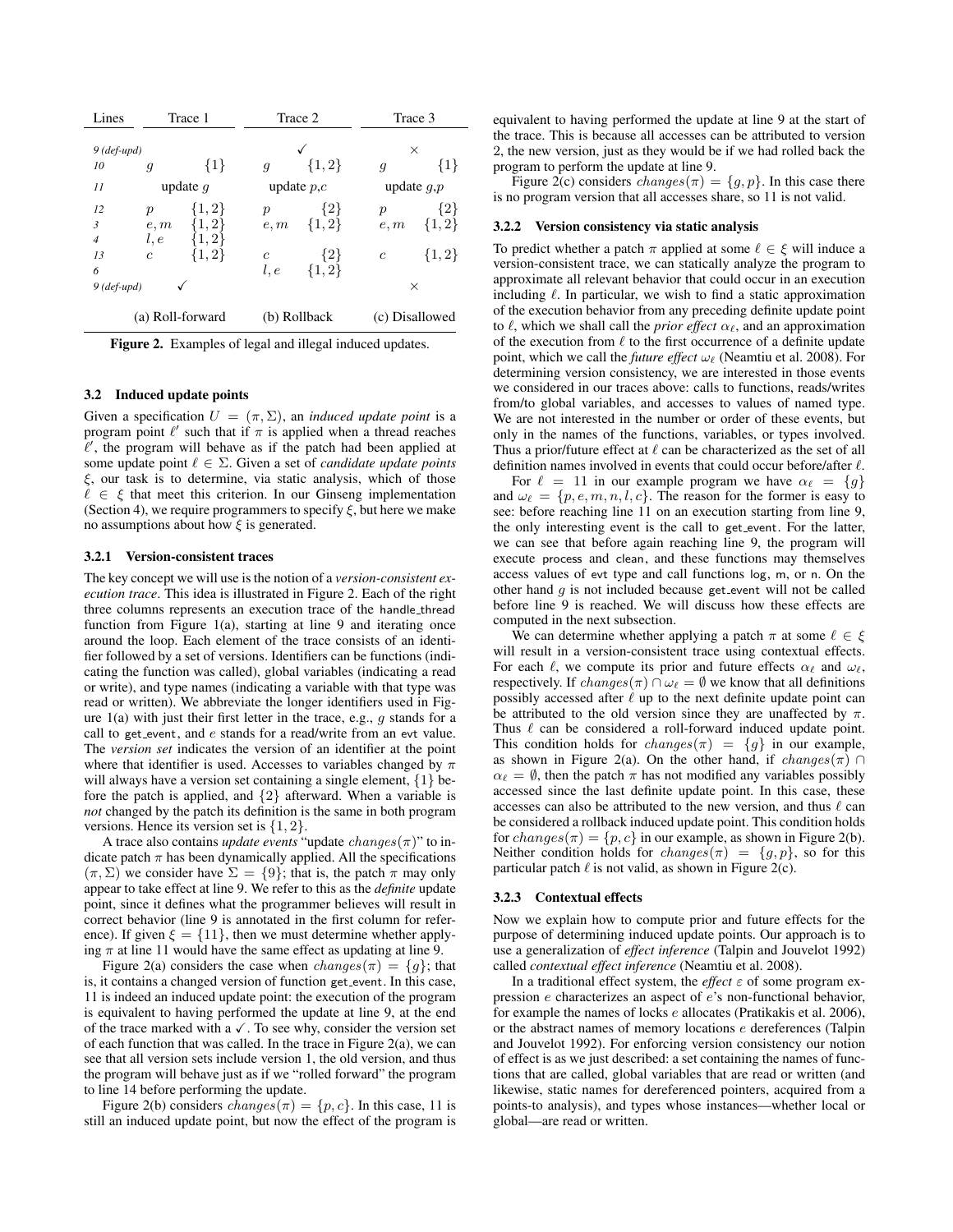The contextual effect  $\Phi$  of an expression e consists of a triple  $[\alpha; \varepsilon; \omega]$ , where  $\varepsilon$  is the normal effect of  $e$ ;  $\alpha$  is the *prior effect*, which characterizes the computation since the last definite update point up to (but not including)  $e$ ; and  $\omega$  is the *future effect*, which characterizes the computation following e, up until the next definite update point. We compute contextual effects using a constraintbased analysis that we express as a series of inference rules. In our prior paper (Neamtiu et al. 2008), we proved that, for singlethreaded programs, valid induced update points produce versionconsistent executions when prior and future effects are computed with our contextual effects analysis. This basic proof is extended to multi-threaded programs in the first author's dissertation (Neamtiu 2008). We give a flavor of the analysis here, and refer the interested reader to our prior work for details (Neamtiu et al. 2008).

Suppose we have two statements in sequence  $s_1$ ;  $s_2$  which have contextual effects  $\Phi_1$  and  $\Phi_2$ , respectively. Then the contextual effect  $\Phi$  of the two statements in sequence is according to the judgment  $\Phi_1 \triangleright \Phi_2 \leftrightarrow \Phi$  defined as follows:

$$
\Phi_1 = [\alpha_1; \varepsilon_1; (\varepsilon_2 \cup \omega_2)]
$$
  
\n
$$
\Phi_2 = [(\varepsilon_1 \cup \alpha_1); \varepsilon_2; \omega_2]
$$
  
\n
$$
\Phi = [\alpha_1; (\varepsilon_1 \cup \varepsilon_2); \omega_2]
$$
  
\nXFlow-Ctxt  
\n
$$
\Phi_1 \triangleright \Phi_2 \hookrightarrow \Phi
$$

There are three key elements of this rule. First, if  $\varepsilon_1$  is the normal effect of  $s_1$ , then because  $s_1$  precedes  $s_2$ ,  $\varepsilon_1$  must be included in the prior effect of  $\Phi_2$ . Conversely, if  $\varepsilon_2$  is the normal effect of  $s_2$ , then because  $s_2$  follows  $s_1, \varepsilon_2$  must be included in the future effect of  $\Phi_1$ . Finally, the contextual effect of the sequence  $s_1$ ;  $s_2$  has the prior effect of  $\Phi_1$ , the future effect of  $\Phi_2$ , and its normal effect is the union of the normal effects of the two statements.

The Xflow-Ctxt rule is essentially constraining the form of prior and future effects according to the normal effects of each statement. Thus we can use standard techniques to generate per-statement effects  $\varepsilon$  and generate additional constraints for the prior and future effects  $\alpha$  and  $\omega$  (Neamtiu et al. 2008).

The effects  $\alpha$  and  $\omega$  are also constrained by the placement of definite update points. In the general case, there could be many definite update points reachable from a given statement s. Likewise, several definite update points could reach s, and these could be in the same function as s or in its function's callers or callees. While implementing contextual effects for this general case is possible, doing so is unnecessarily complicated and computationally expensive. Therefore, we employ a simpler model, described next.

As an alternative to  $\Sigma$ , a set of definite update points, we define  $\hat{\Sigma}$  to be a set of *pairs* of definite update points. When computing the prior effect  $\alpha$  at  $\ell$ , instead of finding all possible update points in  $\Sigma$  that could reach  $\ell$ , we only consider a single point  $\ell_1$  such that  $(\ell_1, \ell_2) \in \Sigma$  and  $(\ell_1, \ell_2)$  defines a lexical scope that encloses  $\ell$ . By "enclose," we mean that  $\ell$  could literally occur in between  $\ell_1$  and  $\ell_2$  in the program text, or it could be in a function called, directly or transitively, by a statement between  $\ell_1$  and  $\ell_2$ . The future effect  $\omega$  of  $\ell$  is analogously computed with respect to  $\ell_2$ . Since pairs  $(\ell_1, \ell_2)$  define a lexical scope, we call them *update scopes.* To be sound, there can be at most one update scope that encloses a given  $\ell$ , meaning that update scopes may neither nest nor overlap. Moreover, only candidate update points  $\ell \in \xi$  enclosed within scopes  $(\ell_1, \ell_2) \in \hat{\Sigma}$  are permitted. With these restrictions, we compute contextual effects for the whole program as follows:

• For each block of statements  $\ell_1 : s_1; \ldots; \ell_2 : s_2$  where  $(\ell_1, \ell_2) \in$  $\hat{\Sigma}$  we compute the contextual effects of each statement in that scope, constraining the prior effect  $\alpha_1$  of  $s_1$  and the future effect  $\omega_n$  of  $s_n$  to be the empty set, thus delimiting the extent of prior and future effects computed within the scope. We will also compute the contextual effects of functions called by  $s_1...s_n$ .

| 1              | <b>void</b> process (evt $*$ ev) {               | $\alpha$<br>$\cdot$ $\cdot$ $\varepsilon$ $\cdot$ $\cdot$<br>$\omega$ |
|----------------|--------------------------------------------------|-----------------------------------------------------------------------|
| 2              | switch (ev $\rightarrow$ e_id) {                 | $\{e\}$ $\{e, m, n, l, c\}$<br>$\{q\}$                                |
| $\mathfrak{Z}$ | case $X: m(ev); $                                | $\{g,e\}$ $\{m,e\}$<br>$\{e, l, c\}$                                  |
| $\overline{4}$ | case $Y: n(ev); $                                | $\{q,e\}$ $\{n,e\}$ $\{e,l,c\}$                                       |
| 5              | $\}$ ; $log(ev \rightarrow e_id)$ ;              | $\{q, e, m, n\}$ $\{l, e\}$<br>${c}$                                  |
| 6              |                                                  |                                                                       |
| 7              | <b>void</b> handle_thread() {                    |                                                                       |
| 8              | while $(1)$ {                                    |                                                                       |
| 9              | $/* l_1 * /$                                     |                                                                       |
| 10             | $\text{evt} * \text{ev} = \text{get\_event}()$ ; | $\{g\}$ $\{p,e,m,n,l,c\}$<br>₹ F                                      |
| 11             | /* ind. upd. pt. $*/$                            | $\{q\}$ $\{\}\$ $\{p,e,m,n,l,c\}$                                     |
| 12             | process(ev);                                     | $\{g\}$ $\{p,e,m,n,l\}$<br>${c}$                                      |
| 13             | clean(ev);                                       | $\{g, p, e, m, n, l\} \{c\}$<br>$\{\}$                                |
| 14             | $/* \ell_2 */$                                   |                                                                       |
| 15             |                                                  |                                                                       |

Figure 3. Contextual effects for example in Fig. 1(a).

- We cannot allow induced update points in functions, such as those in libraries, that could be called from both within and outside an update scope. Therefore we add the additional constraint that the prior and future effects of each thread function (i.e., main or functions passed to pthread create ) include the set of all possible events, written  $\top$ . Thus any candidate update point in a function called from outside an update scope will have prior and future effect  $\top$ , effectively precluding an induced update point. On the other hand, functions called only from within update scopes will not be so restricted, since the effects of scopes are computed independently of the functions they reside in. Note there is no problem with a function called from within multiple (non-nested) update scopes—the prior and future effects in this function will naturally approximate the limits imposed by all enclosing scopes.
- Finally, we rule out nested update scopes during inference by not bounding the prior and future effects of update scopes with the empty set, as stated above, but rather with a marker set  $\{K\}$ . Then we check that the statements immediately outside each update scope do not have  $K$  in their prior or future effects.

Figure 3 shows the contextual effects computed for process and handle\_thread from our example program (Figure 1(a)), modified to use an update scope  $(\ell_1, \ell_2)$  shown in comments. This scope is essentially the same as the single definite update point we used before, and the prior and future effects of the candidate update point at line 11 are as indicated in the previous subsection. There are a few other things to notice. First, notice that line 12's normal effect includes the call to process and the effect of executing its body. Second, notice that the prior and future effects within process properly include the events that take place in its caller, handle thread. Finally, notice the handling of the switch statement in process: the prior/future effects of the code in each of the cases assumes that the other branches are not executed (e.g., n is not in the prior/future effect at line 3, and m is not in the prior/future effect at line 4), but the prior/future effect of the code that precedes or follows the switch as a whole conservatively presumes that all branches were executed (and hence both m and n are mentioned in the effects).

#### 3.3 Relaxed synchronization

While induced update points increase a thread's opportunities for applying a dynamic update, they still force the thread to block, and thus do not eliminate the potential for degraded performance and deadlock. Therefore we have developed a second technique we call *relaxed synchronization* that avoids the need to block at update points while still greatly improving the chances that an update will be applied quickly.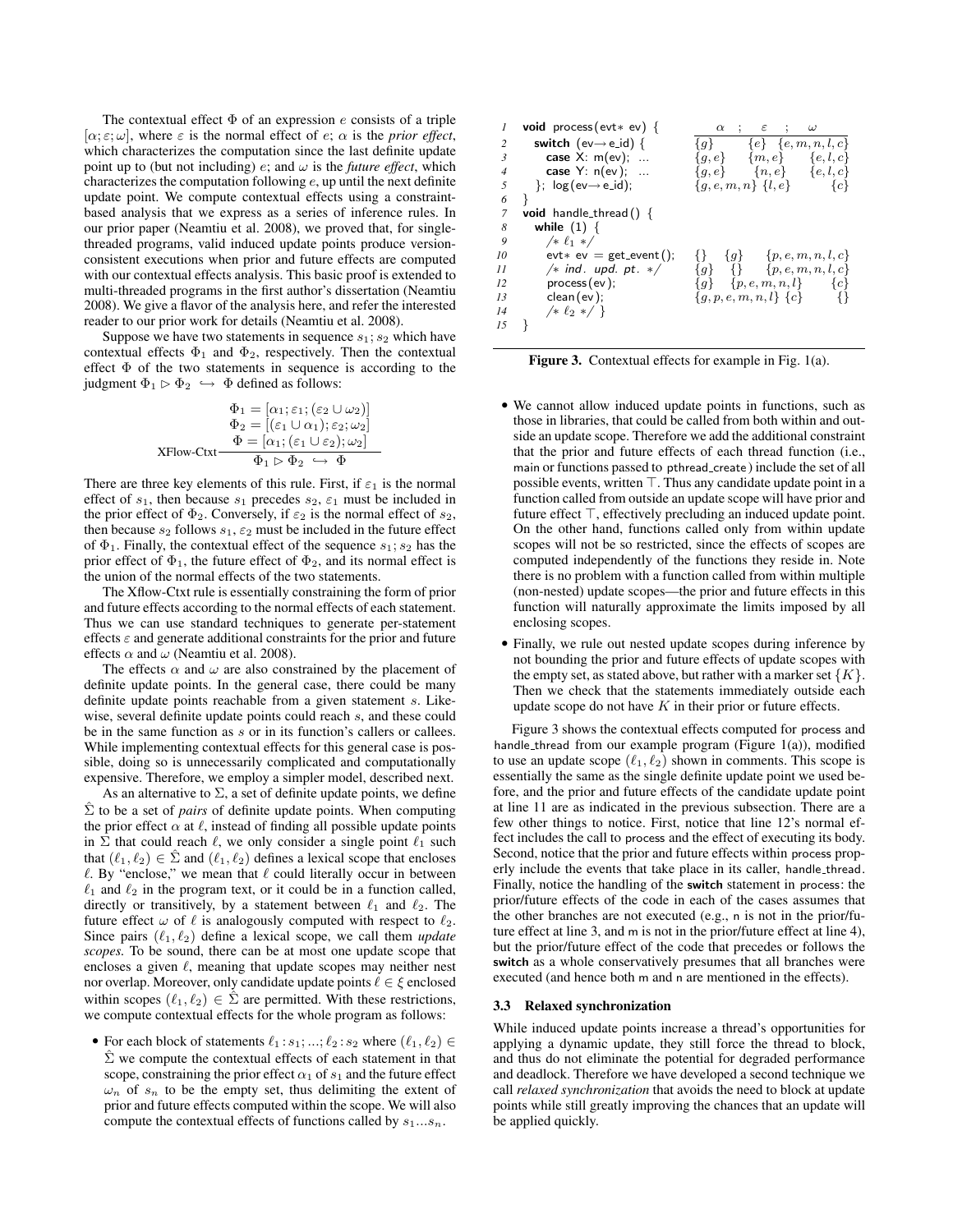We now present the idea behind relaxed synchronization. Suppose we have a sequence of statements  $s_1...s_n$  at locations  $\ell_1...\ell_n$ , respectively, that execute within some update scope. Further suppose each of the  $\ell_i$  in  $\ell_1...\ell_n$  is a valid induced update point for patch  $\pi$ , which implies that  $\pi$  could be safely applied while a thread is executing any of  $s_1...s_n$ . As an optimization, then, there is no need to block when a thread first reaches  $\ell_1$ . Instead, the thread can "check in" with the run-time system to indicate it has reached a point at which it is safe to apply  $\pi$ . Then it may continue its execution. When the thread reaches  $\ell_n$  it must inform the run-time system it is no longer safe to perform the update; thus it "checks out," and again resumes execution. When all threads have checked in, the update may commence. If the update is still taking place when a thread reaches a check-out point, it simply waits for the update to complete.

We can implement this idea as follows. For each  $\ell \in \xi$  enclosed in some update scope  $(\ell_1, \ell_2) \in \hat{\Sigma}$ , we will determine whether  $\ell$ is a legal check-in point (otherwise, it is a check-out point). Let  $L$ denote the set of all  $\ell' \in \xi$  reachable from an execution starting at  $\ell$ . Let  $L_S$  denote the set of locations  $\ell_i$  of all statements  $s_i$ that, starting from  $\ell$ , could be executed prior to reaching some  $\ell' \in L \cup \{\ell_2\}$ . Then  $\ell$  is a valid check-in point if all  $\ell_i \in L_S$ are valid induced update points. Otherwise,  $\ell$  must be considered a check-out point.

In the prior subsection we argued that it would be difficult to compute contextual effects if we had to determine all definite update points that could be reached after executing a given definite update point. Similarly, it would be difficult to determine the sets  $\overline{L}$  and  $\overline{L}_S$ , above. We simplify the problem in the same way: rather than specify individual candidate update points  $\ell \in \xi$ , we specify candidate update *scopes*  $(\ell_{(}, \ell_{)}) \in \hat{\xi}$ , with the interpretation that  $\ell_i$  is a potential check-in point, and  $\ell_i$  is a check-out point. Since the two form a lexical scope, the statements  $s_1; \ldots; s_n$  between them are readily apparent. Moreover, to check that each of these statements is a valid induced update point, if  $\varepsilon$  is the normal effect of the block  $s_1; \ldots; s_n$  (which we already compute as a matter of course), then it suffices to compute  $\bigcup_{1 \leq i \leq n} \alpha_i \equiv \alpha_1 \cup \varepsilon$  and  $\bigcup_{1 \leq i \leq n} \omega_i \equiv \omega_n \cup \varepsilon \equiv \omega_1$ . We call the former the *check-in prior effect* of  $\ell$ <sub>(</sub> and the latter the *check-in future effect* of  $\ell$ <sub>(</sub>. For each  $(\ell_{\ell}, \ell_{\ell})$  pair for which our validity check using prior and future check-in effects is satisfied, at run-time the thread will check in when reaching  $\ell_1$  and check out at  $\ell_1$ . Those pairs for which this check is not satisfied will have no run-time effect.

Returning to our example (Figure 3), consider (11,14) as a candidate scope. The normal effect  $\varepsilon$  of the statements process (ev); clean(ev) in this scope is  $\{p, e, m, n, l, c\}$ . Thus the prior checkin effect is  ${g} ∪ {p, e, m, n, l, c} = {g, p, e, m, n, l, c}$  and the future check-in effect is {} ∪ { $p, e, m, n, l, c$ } = { $p, e, m, n, l, c$ }. So 11 would be a valid check-in point for  $\pi$  where  $changes(\pi) =$  ${g}$  since this does not conflict with the future check-in effect, but would not be considered valid for  $\pi$  where  $changes(\pi) = \{p\}$ since  $p$  appears in both the prior and future check-in effects. Note the clear tradeoff here. The larger the check-in scope, the larger the check-in effects and the less likely a check-in point will be valid. On the other hand, the smaller the check-in scope, the less likely that all threads will be simultaneously executing in valid scopes when an update is available. As we show with our experimental results in Section 6, we find a few well-chosen check-ins and relaxed synchronization to be largely beneficial.

A more complicated variation of relaxed synchronization is proved sound in the first author's dissertation (Neamtiu 2008); we believe it would be straightforward to extend the argument there to the present system.

# 4. Implementation

We have implemented induced update points and relaxed synchronization as extensions to Ginseng v1.2.2,<sup>2</sup> a DSU compiler for single-threaded C programs (Neamtiu et al. 2006). We call our extended version STUMP (for *Safe and Timely Updates to Multithreaded Programs*). We believe our techniques could be implemented for other DSU systems as well.

# 4.1 Background: DSU in Ginseng

In Ginseng, a dynamic patch  $\pi$  consists of definitions—functions, types, or global variables—that have been added or changed since the last (deployed) program version. The dynamic patch is compiled into a shared object file and then loaded into the specially compiled running program to take effect. In an updatable program, all direct function calls are compiled to be indirected through function pointers, and after the patch is loaded, the targets of the function pointers are redirected to the newly loaded versions.

To support changes to type definitions, Ginseng compiles all accesses to typed values to be through *concretization functions*. For example, if p has type struct T∗, then Ginseng will compile the source-program expression  $p \rightarrow x$  to be \_con\_struct\_T (p) $\rightarrow x$ instead. This function will examine the contents of its argument to see whether it has been updated to the new version of type struct T, and if so, it executes a user-defined *type transformer* function to bring it up to date. Ginseng uses a simple compilation strategy to make this check, and the transformation, possible: all values of a named type that are updatable are given an extra version field and padded to permit future growth.

The programmer may also define a *state transformer* function ST. Function ST() is called at the time the update is applied and contains code needed to set up the state of the new program, e.g., to initialize the contents of newly created global variables, or to make system calls that normally occur in the new version of main when the program is started from scratch.

*Controlling update timing.* To specify the time at which a dynamic patch is applied, Ginseng requires the programmer to insert explicit calls to the function DSU update at those program points at which a dynamic patch  $\pi$  may take effect. Thus, these calls indicate definite update points  $\Sigma$ , though Ginseng in effect forces the programmer to define  $\Sigma$  at deployment time, before the next patch to P is known. We further discuss this requirement in Section 4.3.

When the program calls DSU<sub>-update</sub> and a patch is available, some safety checks are performed before the patch is applied. Prior to deployment, a static *updatability analysis* (Stoyle et al. 2007) of the program determines, for each DSU update call, a set ∆ of variables and type names that may *not* be changed by a future  $\pi$  if applied at that point, to ensure type-safety. Then the DSU update call is compiled to pass a representation of  $\Delta$  to the run-time system, which will enforce  $\Delta \cap changes(\pi) = \emptyset$  before applying the update.<sup>3</sup> This check essentially takes the place of the "activeness check" described in Section 2.2, but admits some updates to active code.

*Code extraction.* Ginseng's compilation strategy ensures that an updated function will be used the next time it is called. This creates a problem for functions that run indefinitely, as described in Section 2.3. To cope with this, Ginseng provides a *code extraction* mechanism that excises a programmer-indicated code block into its own function. The boundaries of extracted functions in the old version effectively designate points at which an update could take place *within a function*, and the boundaries of the same extracted

<sup>2</sup> Available at http://www.cs.umd.edu/projects/PL/dsu/.

<sup>&</sup>lt;sup>3</sup>The implementation uses *set ids* as arguments, rather than sets, to keep this operation fast regardless of set size.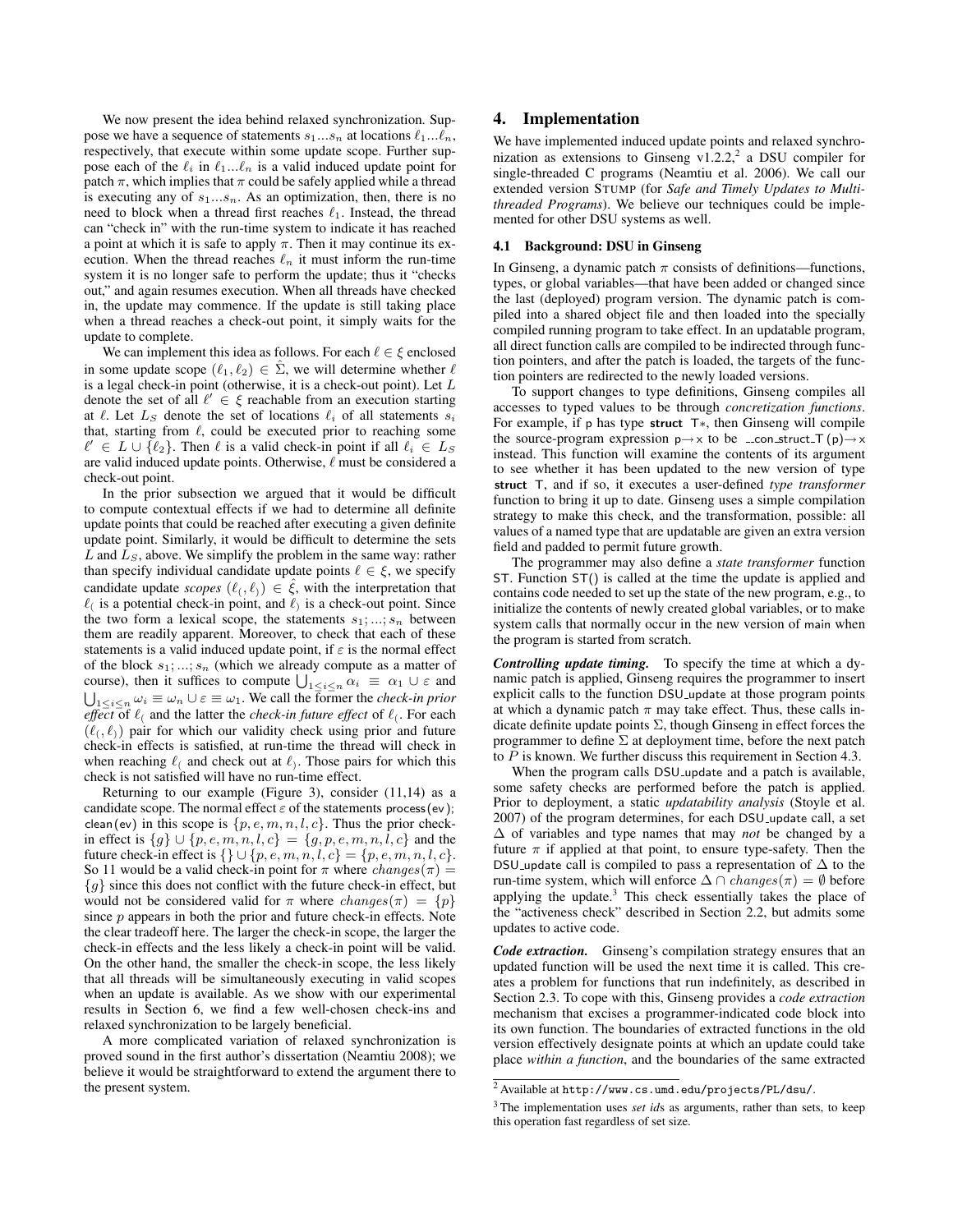functions indicate the corresponding code to execute (i.e., to where to map the PC) in the new version.

## 4.2 STUMP extensions

We made several extensions to Ginseng to support induced update points and relaxed synchronization, and also extended parts of its run-time system and compiler to ensure thread-safety. As with definite update points in Ginseng, update scopes  $(\Sigma)$  and candidate update points/scopes ( $\xi/\xi$ ) are specified when a program is deployed, before a particular patch  $\pi$  is known.

*Definite update points and update scopes.* To designate the sequence  $s_1; \ldots; s_n$  as an update scope  $(\ell_1, \ell_n) \in \hat{\Sigma}$ , the programmer explicitly labels the sequence as UPDATE\_SCOPE: $\{s_1; ...; s_n\}$ . Thus, update scopes are specified at deployment time, rather than patch time, replacing analogous calls to DSU update in standard Ginseng. The compiler uses such scopes when computing contextual effects, and then inserts calls to DSU update at the beginning and end of the scope. As usual, these calls are passed the set  $\Delta$ generated by the standard updatability analysis.

*Induced update points and barrier synchronization.* The programmer specifies candidate induced update points  $\xi$  by including explicit calls to function DSU induced update in the deployed program. A contextual effects analysis infers  $\alpha$  and  $\omega$ , and the updatability analysis infers  $\Delta$ , for these program points; the compiler modifies the calls to pass a representation of these sets. Once a dynamic patch  $\pi$  is available and thread i calls DSU induced update the run-time system will check whether  $(changes(\pi) \cap \alpha_i =$  $\emptyset \vee changes(\pi) \cap \omega_i = \emptyset \wedge (changes(\pi) \cap \overline{\Delta_i} = \emptyset).$  (We discuss  $changes$  below.) If this check succeeds, the current update point is compatible with the update and the thread is blocked. Calls to DSU\_update will block so long as  $changes(\pi) \cap \Delta_i = \emptyset$ . Once all threads have blocked, the update may proceed.

We define  $changes(\pi) = changes(\pi) \cup writes(\text{ST})$ , where  $writes(ST)$  is the set of locations (determined by points-to analysis) that could be read or written by executing state transformer ST. This effect must be included in the safety check to ensure version consistency. For example, if not accounted for, the code prior to an induced update point could read global variable g, function ST could write to it, and then subsequently executed code in the update scope could read g again, thus seeing the new value, violating version consistency. A similar problem could occur with the execution of ST if code in the update scope prior to and following ST's execution could write to a variable read by ST, unmasking the illusion that ST is only executed at the start or end of an update scope.

While we properly account for such changes to the heap, we do not account for interactions with the environment outside the process. For example, if ST writes to the file system and code in an update scope could read from the same file location before and after an induced update point, then an update at that point could violate version consistency. While we could imagine tracking I/O effects to avoid this situation, in practice we have never needed to write a state transformer that changes the external environment in a manner visible to existing code.

*Check-ins and relaxed synchronization.* When using relaxed synchronization, we designate check-in scopes  $(\ell_1, \ell_2)$  by labeling a code block as CHECKIN: $\{s_1; \ldots; s_n\}$ . The compiler inserts a call to the function DSU checkin at the beginning of a checkin block, and the computed check-in effect representations (and a similarly adjusted-for-checkin  $\Delta$  set) are passed as arguments. In particular, if the normal effect of  $s_1; \ldots; s_n$  is  $\varepsilon$ , and contextual/updatability effects for  $s_1$  and  $s_n$  are  $(\alpha_1, \omega_1, \Delta_1)$  and  $(\alpha_n, \omega_n, \Delta_n)$ , respectively, the call inserted by the compiler will be DSU\_checkin $(\alpha_1 \cup \varepsilon, \omega_n \cup \varepsilon, \Delta_1)$ .

```
1 thread_restr restriction []; // per-thread check-ins
2 rwlock restriction mutex :
 3
     volatile bool update_requested=0; // patch available
 5 set changes; // elements changed by the patch
 6 set changes; // changes ∪ writes(ST)
 7 mutex update mutex; // synchronizes patch application
 8
 9 void DSU_checkin(\alpha, \omega, \Delta)
10 {
11 read_lock ( restriction_mutex );
12 restriction [ thread_self ()] = \{\alpha, \omega, \Delta\};<br>13 unlock( restriction mutex ):
       unlock( restriction_mutex );
14
       if (update_requested) {
16 if ( trylock (update_mutex) == OK) {
17 write_lock ( restriction_mutex );
18 if (! conflicts ( restriction , changes, changes)) {
19 apply_update();
20 20 update_requested = 0;<br>21 \}/ else constraint ur
           21 } // else constraint unsatisfied ; defer
22 unlock( restriction_mutex );
23 unlock(update_mutex);
24 }
25 } }
```
Figure 4. Check-in based relaxed synchronization protocol.

Generally speaking we should insert a call to check out at the end of a check-in scope, but we avoid doing this in our experiments by making check-in blocks back-to-back and non-nested, so that the code range covered by one is immediately followed by another. Otherwise we would need a stack of triples per thread, where the topmost element represents the thread's current restriction, a checkin pushes the given triple on the stack, and a check-out pops it off; the stack is initialized to  $(\top, \top, \top)$ . With relaxed synchronization, inserted DSU update calls no longer have run-time effect—rather than modify them to include check-in effects we simply ignore them and in practice place a CHECKIN annotation on the first block within the update scope.

The pseudocode for DSU checkin is shown in Figure 4. The restriction array (line 1) is indexed by a (normalized) thread identifier, and contains the arguments passed to the most recent DSU checkin call, i.e., a triple of set IDs for the prior and future check-in effects  $\alpha$  and  $\omega$ , and the capability  $\Delta$ . When no update is in progress, threads may change restriction in parallel because restriction mutex is acquired in reader mode. This is safe because each thread will only write to its own portion of the array.

When a patch  $\pi$  becomes available, the flag update requested is set to 1, and the sets *changes*( $\pi$ ) and *changes*( $\pi$ ) are populated. The next thread that checks in and acquires the update mutex will attempt to apply the update (lines 15–16). This updating thread will then acquire the restriction mutex in writer mode (line 17), and thus other threads will block at their next checkin points (line 11). Next, the updating thread checks whether the update contents conflict with the current per-thread restrictions; the call to conflicts checks that for each thread i,  $(charages(\pi) \cap$  $\alpha_i = \emptyset \vee changes(\pi) \cap \omega_i = \emptyset \wedge (change \overline{s(\pi)} \cap \Delta_i) =$ (0), where restriction [i] = { $\alpha_i, \omega_i, \Delta_i$ }. If this check succeeds, apply update proceeds with the update, redirecting function pointers, installing type transformers, and calling ST, as described above. Either way, the updating thread releases the restriction\_mutex to unblock any checked-in threads, and releases the update mutex to enable future updates (or retries).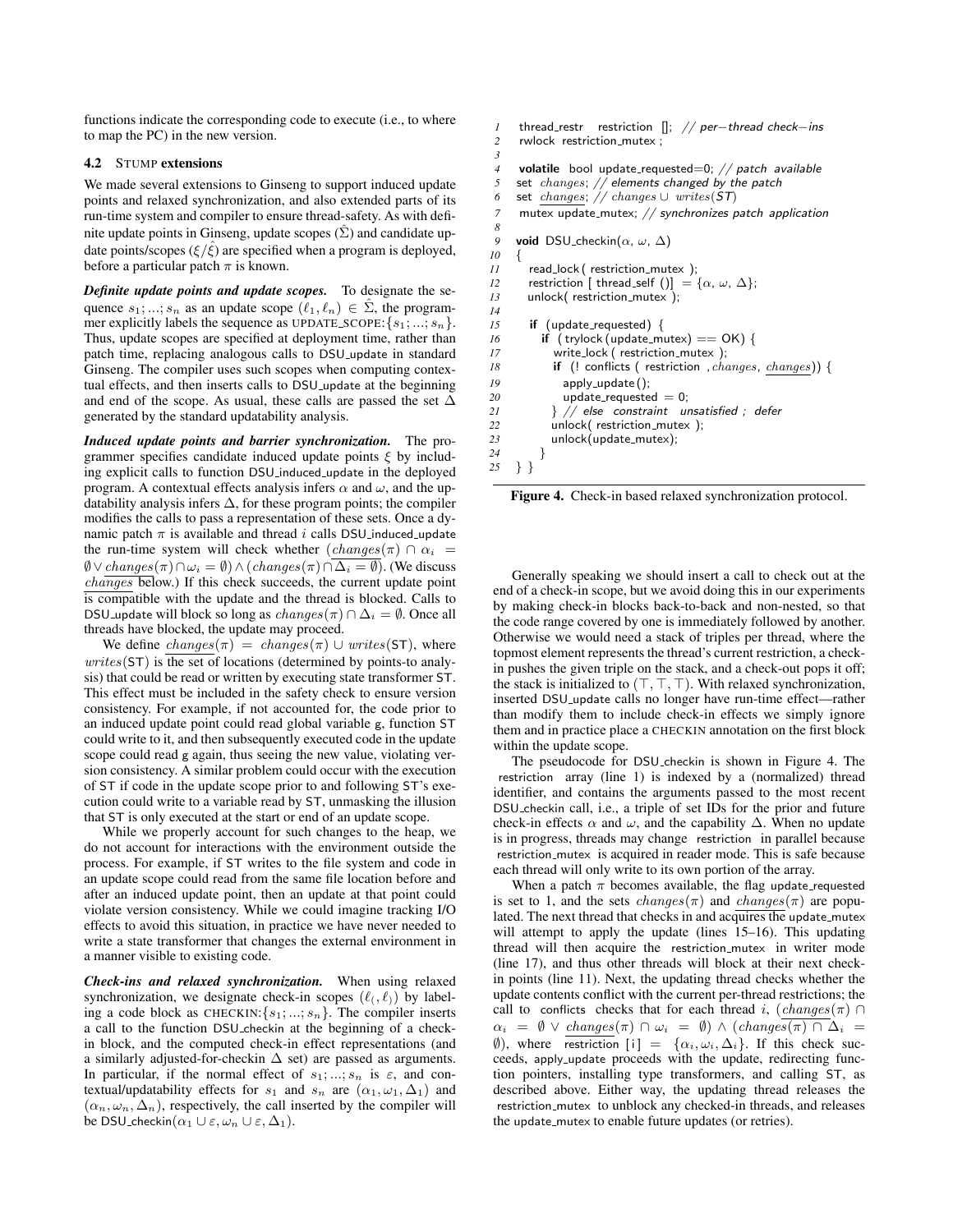*Supporting concurrency.* Ginseng's type wrapping changes the representation of updatable named types, so we must be careful not to introduce races. Since con functions can potentially call the type transformer to update a value to the current version, a race-free read–read access can become a racing write–write access. To avoid this problem, we changed con functions to use per-type locks to ensure atomic type transformation, and used double-checked locking to speed up the version check. However, introducing locks creates the potential for deadlock; e.g., a type transformer could call a function that tries to acquire an application lock while another thread holding that lock invokes the same type transformer. The problem can be avoided by writing type transformers that never call functions (including other type transformers) that could acquire locks; adhering to this restriction was easy for all our test applications.

## 4.3 Discussion

Ginseng requires the programmer to choose update points  $\Sigma$  at deployment time, and STUMP likewise requires a deployment-time choice of update scopes  $\hat{\Sigma}$  and check-in scopes  $\hat{\xi}^4$ . In our experience, the choice of  $\Sigma$  (for single-threaded applications (Neamtiu et al. 2006)) or  $\hat{\Sigma}$  (for multi-threaded applications) is relatively clear and applies for all versions. As such, the deployment-time restriction imposes no practical limitation. On the other hand, delaying the choice of  $\mathcal{\hat{E}}$  until the patch  $\pi$  is known could reduce updaterelated delays. In particular, we could maximize the extent and number of check-in scopes in  $\hat{\xi}$  by computing contextual effects for every statement in the program, and designating update scopes for each sequence of statements that are safe with respect to  $\pi$ . The problem is that an update-time choice of  $\hat{\xi}$  is difficult to implement efficiently. Compiling the program to insert check-in/checkout stubs, where some subset of them is enabled when the patch is known, would add significant bloat. Shepherding each thread's execution, e.g., using *ptrace*, also seems fairly heavyweight.

On the other hand, deploying with just definite update scopes and a few check-in blocks opens the possibility of deploying more check-ins later, if needed. The programmer could compute the maximal set  $\zeta$  of check-in scopes relative to the given patch, adjust the original program source to use this set, and then update the deployed program with the new check-ins. Since the only difference in the two programs is the presence of check-ins, which have no impact on the normal semantics of the program, we could apply this patch piecemeal (e.g., one function at a time) to reduce possible conflicts. Once the check-in patch is deployed, the actual patch  $\pi$  can be applied with maximum effectiveness. A similar trick can be played to accommodate further code extractions, if necessary.

# 5. Experience

We used STUMP to dynamically update three open-source multithreaded programs: the Icecast streaming media server, Memcached, a high-performance, distributed-memory object caching system, and the Space Tyrant multi-player gaming server. We chose these programs because they are long-running, maintain soft state that could be usefully preserved across patches, employ a variety of multi-threaded programming patterns, and spawn a non-trivial number of threads. In the remainder of this section, we briefly present each program and its threading model, then we describe the evolution of these programs during the period we considered, and finally discuss changes we made to prepare the programs for compilation with STUMP.

#### 5.1 Application overview

*Icecast* is a streaming media server—a popular solution for building Internet radio stations. Updating Icecast on the fly would enable media content providers to keep their streams live 24/7, yet be protected with the latest security fixes, or supporting the newest features. Icecast employs an event-based server model with a fixed number of threads, each performing separate duties: accepting a connection, handling incoming connections, reading from a media source, keeping statistics, etc.

*Memcached* is a high-performance, distributed-memory object caching system used on high-traffic sites such as YouTube, Facebook, and Wikipedia to store and deliver pre-rendered Web content, avoiding slow per-client database accesses and on-demand rendering. Updating Memcached on the fly would help maintain high web server throughput; taking Memcached down to install the next version would discard the in-memory cache and cause degraded operation while the restarted program's cache refills. Memcached uses a homogeneous threading model, where all application threads (a user-configurable number) perform the same fixed task.

*Space Tyrant* is a multi-threaded gaming server. It uses a mixed threading model: three fixed threads (for managing the game state, accepting new connections and performing backups) and two threads for each client, one dealing with user input, one dealing with output from the server to the client. On-the-fly updates to Space Tyrant would enable continuous game server operation, without having to disconnect clients for each update.

*Evolution history.* Table 1 summarizes the release information and shows some of the ways the programs changed over time. The first two groups of columns describe the first and last release we considered for each program. The last three groups of columns contain the cumulative number of changes that occurred to the software over that span. "Type changes" refers to structs, unions and typedefs. We can see that programs have changed significantly during the period we considered. For example, Icecast added nearly 4,000 lines of code; there were 25 changes to types, 10 changes to function prototypes, and 292 changes to function bodies.

#### 5.2 Source code changes

When building updatable applications with STUMP, the programmer may need to intervene at two phases: when preparing the source code for compilation with STUMP, and when creating dynamic patches. We present details on the strategy we followed, and programmer effort (annotations or lines of code) for each of these phases, in turn, for our three test programs.

*Stage extraction.* As mentioned in Section 4.1, Ginseng supports code extraction as a solution for updating long-running code. In single-threaded Ginseng programs, long-running loop bodies are often extracted into separate functions where a DSU update call is placed just after the extracted call. This approach ensures the next loop iteration will be to the new version, and reduces the  $\Delta$  restrictions (types that are not allowed to change) at the update point, since the extracted function is inactive there. However, just extracting the loop body turns out to be insufficient in some cases for our multi-threaded programs, because many threads may be running the same loop, and blocking synchronization may prevent them from all exiting the loop at once. For example, producer/consumerstyle threads may result in one thread blocked in the first part of a loop while the second thread does work in the second part (Makris and Ryu 2007). To address this problem, we must further extract logical "stages" of some loops into separate functions that can be updated separately.

<sup>&</sup>lt;sup>4</sup> We do not specifically consider induced update points  $\xi$  in this discussion; they are analogous to check-in scopes.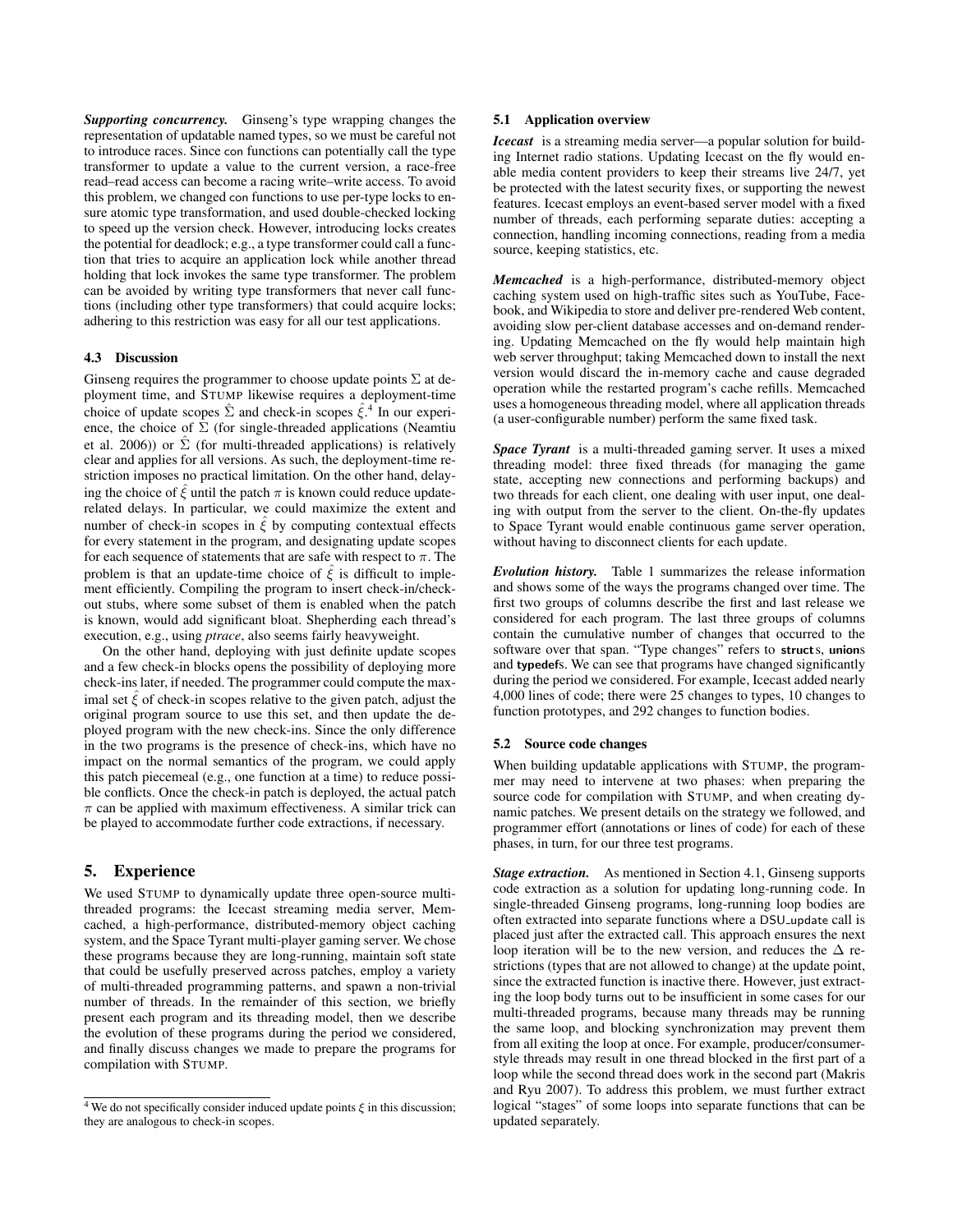| Program      | Updates | <b>First release</b> |         |        | Last release |         |        | Function |      | <b>Type</b> |         | Global var. |
|--------------|---------|----------------------|---------|--------|--------------|---------|--------|----------|------|-------------|---------|-------------|
|              |         | Ver.                 | Date    | Size   | Ver.         | Date    | Size   | changes  |      | changes     | changes |             |
|              |         |                      |         | (LOC)  |              |         | (LOC   | Proto    | Body |             | Init    | Type        |
| Icecast      |         | 2.2.0                | 2/2004  | 25.349 | n n<br>ا د ب | 1/2005  | 29,079 | 10       | 292  | つら<br>ل ک   |         |             |
| Memcached    |         | $\cap$<br>.          | 05/2007 | 5.743  | ن . د به     | 03/2008 | 6.345  |          | 18   |             |         |             |
| Space Tyrant |         | 0.307                | 10/2006 | 18.738 | 0.351        | 10/2007 | 20,223 |          | 107  |             |         |             |

Table 1. Application update information (all versions).

| Program        | <b>Update scopes</b> | <b>Check-ins</b> |      | <b>Extractions</b> |
|----------------|----------------------|------------------|------|--------------------|
|                |                      |                  | loop | stage              |
| <b>Icecast</b> |                      |                  |      |                    |
| Memcached      |                      |                  |      |                    |
| Space Tyrant   |                      |                  |      |                    |

Table 2. Source code annotations.

*Multi-threading annotations.* Table 2 presents the number of annotations we added to our test programs to prepare them for compilation with STUMP. Identifying long-running loops, update scopes, and stages was relatively straightforward, as we explain below. The second column shows the number of update scopes. The multithreaded servers we have considered perform a few high-level operations whose boundaries suggest natural definite update points. Examples of such operations are processing one event, accepting and dispatching a client connection, etc. We enclosed each thread loop body for Icecast and Space Tyrant into an update scope. In the case of Memcached, the update scope delimits the processing of one event. The third column shows the number of blocks marked as check-ins; we placed check-in annotations around stages. To use the same source code for both barrier and relaxed approaches, we directed STUMP to compile the beginning of check-in blocks to DSU induced update for the barrier approach, and to DSU checkin for the relaxed approach (see Section 4.2).

The last two columns show the number of times we used loop or stage extraction. Identifying long-running loops was easy, as each long-running thread essentially executes a loop. We identified 11 loops in Icecast and 7 in Space Tyrant; these numbers are higher than the number of update scopes because some loops are nested. Loop extraction was not necessary for Memcached because looping occurs in an separate event-handling library. Finally, the last column shows the number of stages designated for extraction. These often coincide with the check-in blocks, but for Memcached no stage extraction was necessary.

*Other changes to source code.* In addition to designating update scopes, check-ins and stages, we had to make several small changes to application source code to cope with Ginseng's conservative safety analysis (Neamtiu et al. 2006). These changes amounted to 42 lines for Icecast, 23 lines for Memcached and 19 for Space Tyrant (details can be found in our technical report (Neamtiu and Hicks 2009)).

*Adjusting auto-generated patches.* Ginseng automatically generates candidate type transformer functions for type definitions that have changed. We inspected (and completed, where necessary) the generated type transformers, and wrote state transformers when needed; across all patches, we had to write 80 lines of code for Icecast, 12 for Memcached and 81 lines for Space Tyrant.

## 6. Experiments

We performed two sets of experiments. First, we measured how quickly an update can take effect in STUMP as compared to various alternatives (Section 6.1). Second, we measured the overhead that STUMP's update support imposes on application performance compared to stock versions of the programs, and the original Ginseng without our added support (Section 6.2).

We conducted our experiments using a client-server setup, where the updatable applications ran on a quad-core Xeon 2.66GHz server with 4GB of RAM running Red Hat Enterprise Linux AS release 4, kernel version 2.6.9. The clients ran on a two-way SMP Xeon 2.8GHz machine with 3.6GB of RAM running Red Hat Enterprise Linux WS release 3, kernel version 2.4.21. The client and server systems were connected by a 100Mbps network. All C code (generated by STUMP or otherwise), was compiled with gcc 3.4.6 at optimization level -O2.

## 6.1 Update timeliness

To measure the effectiveness of induced update points and relaxed synchronization in STUMP, we measure update timeliness, for all 13 patches that we developed, using gradual refinements (called *update protocols*) to our approach for reaching safe update points. We start with a straightforward extension to Ginseng, and show that this performs poorly in practice. We then add induced update points, and find that they improve update timeliness, though sometimes we fail to reach safe update points. Finally, we add relaxed synchronization and show that it is very effective at reaching safe update points, fast. We first describe the experimental setup, then proceed to describing the protocols and the results.

We ran experiments for each update and measured the time it took the system from the moment the update was signaled to the moment it could safely be applied; results (in milliseconds) are presented for each protocol in Table 3. The first column shows the program, while the second column shows the update sequence number. The subsequent columns show the results for each protocol.

For each protocol, we tested two configurations, 4 and 16 concurrent clients. The number of server-side threads varied, depending on the application and number of clients. Icecast has a fixed number of threads; in our configuration this number was 6 in Icecast 2.2.0, and 7 in later versions. Memcached has a thread pool with a configurable number of handler threads, independent of the number of clients. We present results for two configurations, one with four server threads (Memc-4), and one with 16 server threads (Memc-16). Space Tyrant uses two threads per connected client, plus three fixed threads that perform housekeeping, so the number of Space Tyrant server-side threads were 11 (8 client handlers + 3 fixed) for the 4-client configuration and 35 (32 client handlers  $+3$ fixed) for the 16-client configuration.

We are interested in measuring update timeliness while the server is under load (since thread activity is likely to obstruct updates from taking effect), and most importantly whether an update may take place at all. The methodology for each program was to start the server, connect 4 (or 16) clients that are constantly asking

<sup>5</sup> For Icecast, we considered versions 2.2.0, 2.3.0rc1, 2.3.0rc2, 2.3.0.rc3, and 2.3.1; hence entry 0 corresponds to the update  $2.2.0 \rightarrow 2.3.0$ rc1. For Memcached, we considered versions 1.2.2, 1.2.3, 1.2.4, and 1.2.5. For Space Tyrant, we considered versions 0.307, 0.316, 0.319, 0.331, 0.335, 0.347, and 0.351.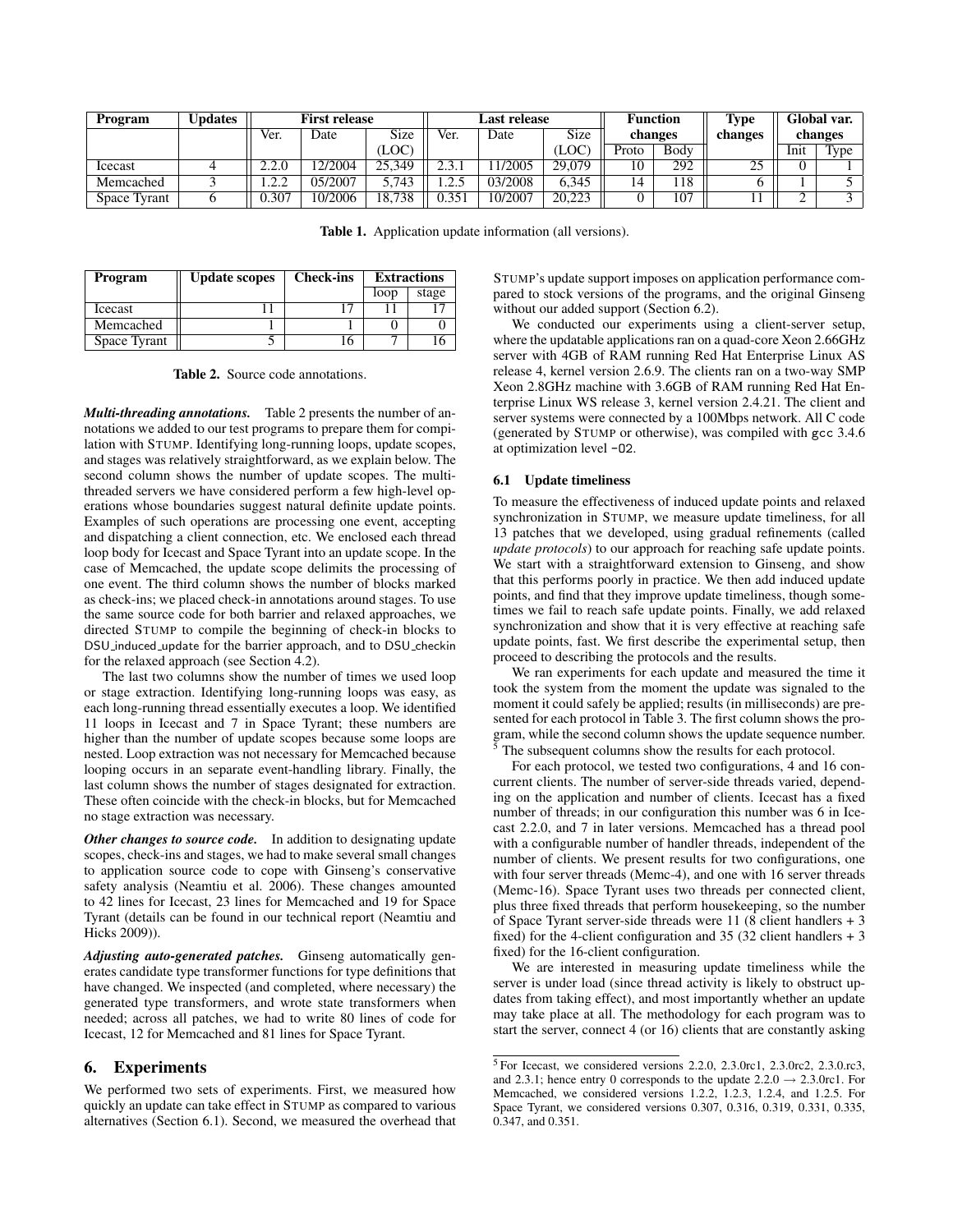| Protocol                |                |                         |                         |                       |                         |                         |                         |                       |                 |      |           |                       |                  |  |
|-------------------------|----------------|-------------------------|-------------------------|-----------------------|-------------------------|-------------------------|-------------------------|-----------------------|-----------------|------|-----------|-----------------------|------------------|--|
|                         |                |                         | P-OPNOIND               | P-BARRIERNOIND        |                         |                         | P-OPWAIT                |                       | P-BARRIER       |      | P-RELAXED |                       | P-POSTRELAXED    |  |
| # Clients $\rightarrow$ |                | 4                       | 16                      | 4                     | 16                      | 4                       | 16                      |                       | 16              |      | 16        | 4                     | 16               |  |
| Update $id$             |                |                         |                         |                       |                         |                         |                         |                       |                 |      |           |                       |                  |  |
|                         | $\Omega$       | $\overline{\text{X}}$   | $\overline{\text{X}}$   | $\overline{\text{X}}$ | X                       | $\overline{\text{X}}$   | X                       | .062                  | 945             | .750 | 1,068     | 17,037                | 10,243           |  |
| <b>Icecast</b>          |                | X                       | $\overline{\text{X}}$   | X                     | $\overline{\text{X}}$   | $\overline{\text{X}}$   | X                       | 976                   | 942             | 2.1  | 2.1       | 805                   | 1,233            |  |
|                         | $\overline{2}$ | $\overline{\text{X}}$   | $\overline{\text{X}}$   | $\overline{\text{X}}$ | $\overline{\text{X}}$   | $\overline{\text{X}}$   | $\overline{\text{X}}$   | 478                   | 937             | 0.7  | 0.7       | 603                   | 1,000            |  |
|                         | $\overline{3}$ | $\overline{\text{X}}$   | $\overline{\text{X}}$   | $\overline{\text{X}}$ | $\overline{\mathrm{X}}$ | $\overline{\text{X}}$   | $\overline{\text{X}}$   | 484                   | 941             | 2.3  | 2.3       | 691                   | 1,303            |  |
|                         | $\Omega$       | $\overline{X}$          | 144,901                 | 851                   | 710                     | 150                     | 21                      | 0.9                   |                 | 0.6  | 0.7       | 1.1                   | 1.2              |  |
| Memc-4                  |                | 27.493                  | 134.958                 | 847                   | 706                     | 373                     | 29                      | 1.7                   | 1.8             | 1.2  | 1.2       | 1.5                   | $1.\overline{5}$ |  |
|                         | 2              | 148,003                 | 129,580                 | 853                   | 725                     | 275                     | 28                      |                       |                 | 0.8  | 0.8       | 1.3                   | 1.4              |  |
|                         | $\Omega$       | X                       | X                       | X                     | 760                     | $\overline{X}$          | 1,163                   | X                     | $\overline{.7}$ |      | $1.1\,$   | X                     | 2.3              |  |
| Memc-16                 |                | $\overline{\text{X}}$   | $\overline{\mathrm{X}}$ | $\overline{\text{X}}$ | 729                     | $\overline{\mathrm{X}}$ | 1,255                   | $\overline{\text{X}}$ | 4.5             | 2.8  | 2.8       | $\overline{\text{X}}$ | 3.6              |  |
|                         | $\overline{2}$ | $\overline{\text{X}}$   | $\overline{\text{X}}$   | $\overline{\text{X}}$ | 727                     | $\overline{\text{X}}$   | 3,465                   | $\overline{\text{X}}$ | $\overline{2}$  | 1.4  | 1.4       | $\overline{\text{X}}$ | 2.9              |  |
|                         | $\Omega$       | $\overline{X}$          | $\overline{X}$          | 5,184                 | 5,093                   | X                       | $\overline{\mathsf{x}}$ | 3,505                 | 3,439           | 3.4  | 5.2       | 3,513                 | 3,492            |  |
|                         |                | $\overline{\mathrm{X}}$ | $\overline{\mathrm{X}}$ | 5,193                 | 5,147                   | $\overline{\mathrm{X}}$ | $\overline{\text{X}}$   | 3,506                 | 3,456           | 4.7  | 9.4       | 3,524                 | 3,511            |  |
| <b>Space</b>            | $\overline{2}$ | $\overline{\text{X}}$   | $\overline{\text{X}}$   | 5,186                 | 5,082                   | $\overline{\mathrm{X}}$ | $\overline{\text{X}}$   | 3,526                 | 3,514           |      | 3.4       | 3,545                 | 3,477            |  |
| <b>Tyrant</b>           | 3              | $\overline{\mathrm{X}}$ | $\overline{\text{X}}$   | 5,151                 | 5,054                   | $\overline{X}$          | $\overline{\text{X}}$   | 3,524                 | 3,445           | 3.9  | 4.2       | 3,621                 | 3,461            |  |
|                         | 4              | $\overline{\text{X}}$   | $\overline{\text{X}}$   | 5,110                 | 5,101                   | $\overline{\mathrm{X}}$ | $\overline{\text{X}}$   | 3,508                 | 3,459           | 1.4  | 1.5       | 3,553                 | 3,469            |  |
|                         | 5              | X                       | $\overline{\mathrm{X}}$ | 5,146                 | 5,111                   | $\overline{\mathrm{X}}$ | X                       | 3,504                 | 3,426           | 4.4  | 3.7       | 3,504                 | 3,482            |  |

Table 3. Time to reach a safe update point using various update protocols (in milliseconds).

for data, and send an update request while the server is performing work. We then measured the time from the moment an update was requested to the moment it could be safely applied, or timed out after 15 minutes. We performed each experiment 11 times; we report the median time to reach a safe update point for terminating runs. An Xentry means that for that specific configuration, none of the 11 runs could reach such a point within 15 minutes. We also measured update loading times, i.e., time to load a dynamic patch after reaching a safe point. Loading times are proportional to patch size, and in all cases were less than 3 ms; we omit details due to space constraints. We now present our protocols and findings.

P-OPNOIND models a straightforward extension to Ginseng, and does not use induced update points (DSU induced update calls are treated as no-ops) or relaxed synchronization. It naïvely tries to coax all threads to quiesce by yielding (via sched yield) when a definite update point is reached. If the last thread discovers that all threads are at definite update points, and that all these points are compatible with the update, the update is applied. The results are in columns 3 and 4 of Table 3. We can see that this protocol fails to reach a safe update point for almost all scenarios, and when it does, it can take several minutes to apply an update.

P-BARRIERNOIND attempts to improve P-OPNOIND. When a thread reaches a definite update point, and the effects at that point do not conflict with the update, it blocks. When the last thread discovers that all threads are blocked, the update is applied. We can see that this strategy (columns  $5$  and  $6$ ) is more successful than P-OPNOIND, but we still cannot reach a safe update point for the Icecast updates and some Memcached updates. We discuss the reasons below.

P-OPWAIT follows the optimistic approach of P-OPNOIND, but calls sched yield at induced update points as well. We can see (columns 7 and 8) that the extra points help—P-OPWAIT reaches safe update points more quickly than P-OPNOIND, and in more cases. Likewise, P-BARRIER is the same as P-BARRIERNOIND but synchronizes at induced update points, and again (columns 9 and 10) the result is improved performance in both update successes and update times.

P-RELAXED employs STUMP's support for check-ins and relaxed synchronization. As shown in columns 11 and 12, P-RELAXED is the only protocol able to reach a safe point for all

updates, and it does so quickly, sometimes orders of magnitude faster than the other protocols. The only update for which P-RELAXED is not the fastest is #0 for Icecast (shown in the first row). P-RELAXED takes 1.75 seconds with 4 clients and 1.06 seconds with 16 clients to reach a safe update point, compared to 1.06 and 0.94 seconds, respectively, for P-BARRIER. The added slowdown is due to the more conservative safety check for P-RELAXED. As explained in Section 4.2, in the relaxed approach, a check-in scope  $s_1; \ldots; s_n$  with normal effect  $\varepsilon$  calls DSU checkin $(\alpha_1 \cup \varepsilon, \omega_1, \Delta_1)$ (recall  $\omega_1 = \omega_n \cup \varepsilon$ ). This effectively prevents anything in  $\varepsilon$  from being updated while  $s_1; \ldots; s_n$  is being executed. By contrast, a DSU induced update call just prior to  $s_1$  would pass in  $\alpha_1, \omega_1, \Delta_1$ , reducing the chance of a conflict with the prior effect. The Icecast update #0 contains a particularly large number of changes, and the safety check fails for many check-in scopes where it succeeds for induced update points at the same positions.

On the other hand, the barrier-based protocols P-BARRIER and P-BARRIERNOIND must wait for all threads to reach an (induced or definite) update point before applying the update, which results in some updates failing to take place. For P-RELAXED, the update is applied as soon as it becomes available if allowed by the current restriction. In all the failing cases for Icecast and Memcached one or more threads are suspended due to a blocking call (on I/O or a condition variable) before reaching an update point, and will not proceed before new clients connect. For example, in the Memc-16 scenario, we have 16 server threads, and activity from only 4 clients prevents each of the 16 threads from being scheduled within the 15 minute time-out window.

While the barrier protocols could reach safe points eventually under different workloads (e.g., without a fixed set of clients), a more robust solution might be to treat blocking calls as a kind of induced update point, wrapping them with code to register  $\alpha, \omega, \Delta$ with the run-time system just prior to the actual call, and adding code to synchronize the thread upon returning from the call if an update has since become available. An update may be applied once currently active threads reach safe points as long as registered threads are safe. While this solution should work for these programs, we feel barrier synchronization is still generally undesirable for two reasons: (1) the server's performance will be degraded because the existing client threads will block at update points and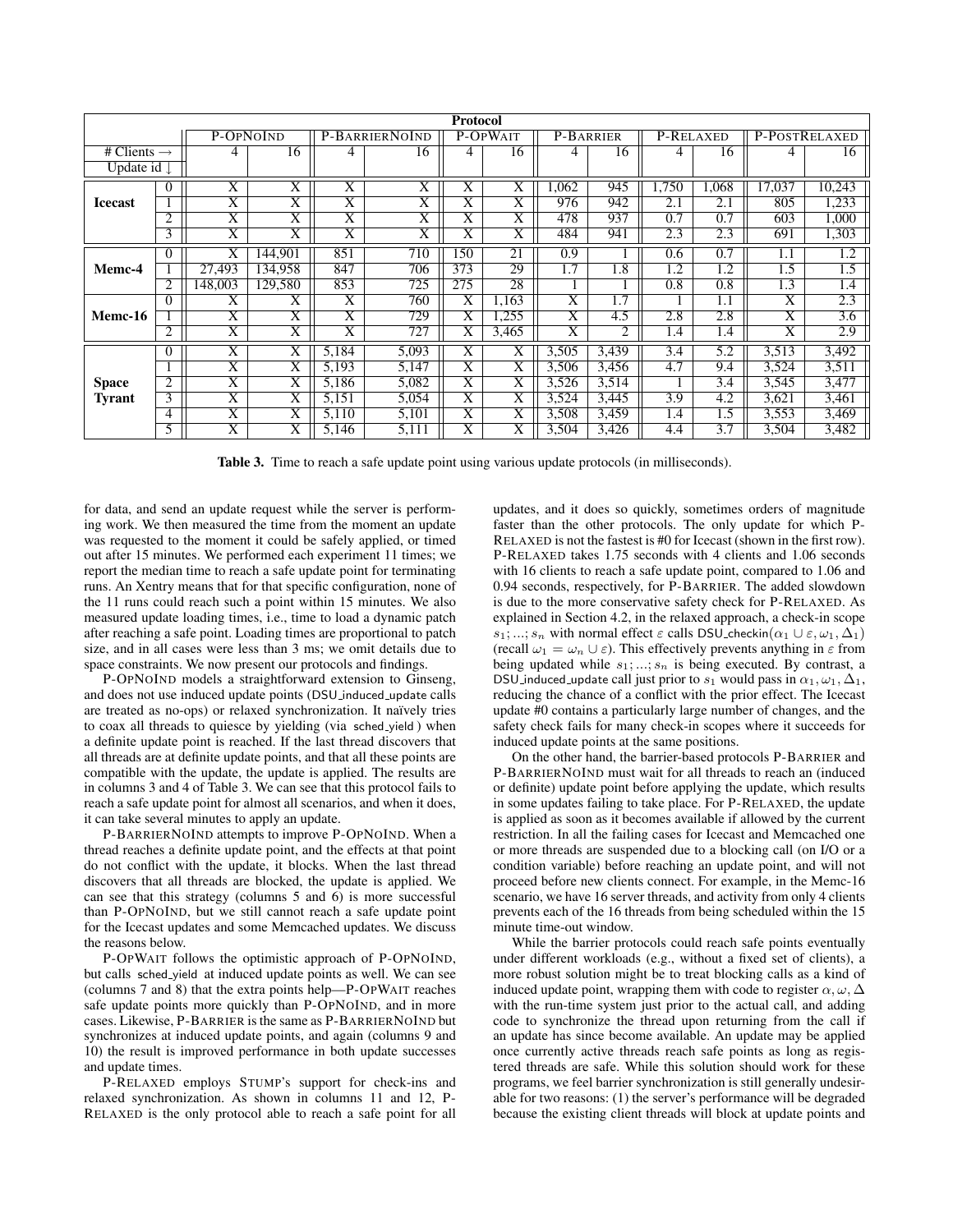|        |                | <b>Completion time (sec)</b> |                   |                             |       |              |              |            |             |              |             |  |  |
|--------|----------------|------------------------------|-------------------|-----------------------------|-------|--------------|--------------|------------|-------------|--------------|-------------|--|--|
|        |                | 4 clients                    |                   |                             |       |              |              | 16 clients |             |              |             |  |  |
|        | Compilation    | <b>Stock</b>                 |                   | $\overline{\text{Ginseng}}$ |       | <b>STUMP</b> | <b>Stock</b> |            | Ginseng     | <b>STUMP</b> |             |  |  |
| Remote | <b>Icecast</b> | 11.09                        | .08               | $(-0.09\%)$                 | 11.09 | $(0.00\%)$   | 40.50        | 40.58      | $(0.20\%)$  | 40.84        | $(0.84\%)$  |  |  |
|        | Memcached      | 31.64                        | 31.30             | $(-1.07\%)$                 | 31.58 | $(-0.19\%)$  | 86.32        | 87.08      | $(0.88\%)$  | 87.66        | $(1.55\%)$  |  |  |
|        | <b>SpaceT</b>  | 44.54                        | 44.48             | $(-0.13\%)$                 | 44.49 | $(-0.11\%)$  | 44.62        | 44.51      | $(-0.25\%)$ | 44.60        | $(-0.04\%)$ |  |  |
|        | <b>Icecast</b> | . .64                        | l.66              | $(1.22\%)$                  | 1.75  | $(6.71\%)$   | 2.65         | 2.63       | $(-0.75%)$  | 2.70         | $(1.89\%)$  |  |  |
| Local  | Memcached      | 1.58                         | $7.\overline{89}$ | $(4.09\%)$                  | 7.92  | $(4.49\%)$   | 31.37        | 32.13      | $(2.42\%)$  | 32.55        | $(3.76\%)$  |  |  |
|        | <b>SpaceT</b>  | $34.\overline{60}$           | 34.62             | $(0.06\%)$                  | 34.61 | $(0.03\%)$   | 44.52        | 44.65      | $(0.29\%)$  | 44.62        | $(0.22\%)$  |  |  |

Table 4. Benchmark completion times (elapsed times, in seconds, and in % relative to the stock server).

not perform any work until the patch is eventually applied, and (2) there is still the possibility of deadlock (despite not observing it in our example applications), and this possibility must be addressed.

The final protocol shown in Table 3 is P-POSTRELAXED, which is like P-RELAXED except that check-ins are treated as no-ops until an update has been requested—once all threads have checked in their restrictions at least once, the update protocol is the same as P-RELAXED. This protocol potentially reduces overhead during normal operation at the cost of slower patch application times. The performance here (columns 13 and 14) is roughly similar to P-BARRIER. The failure cases are for the same reason: when the patch becomes available, some threads are blocked, and will only check in once awakened. The successful cases have similar times, though Icecast update #0 is slower due to the more conservative safety check, as described above. Wrapping blocking calls as described above should also help P-POSTRELAXED. However, our performance experiments in Section 6.2 show that, in practice, the cost of always doing check-ins is modest, so P-RELAXED provides a good balance between overhead and timeliness.

#### 6.2 Performance overhead

We evaluated the impact of dynamic update support on application performance by running application-specific benchmarks, and measuring memory footprint.

For each application, we measured the performance of its most recent version under three configurations. The *stock* configuration forms our base for benchmarking, and consists of the application compiled normally, without support for updating and without involving STUMP. The *Ginseng* configuration is the application compiled with a normal Ginseng, which generates type transformer code assuming single-threading, and treats check-ins as noops. The STUMP configuration is the application compiled with STUMP, which assumes multi-threading and implements check-ins calls as registering check-in effects as described earlier. Comparing the Ginseng and STUMP configurations shows the additional overhead STUMP imposes on applications, i.e., double-checked locking when calling concretization functions, and effect registration at check-ins.

For each application and configuration, we ran a specific benchmark and measured the completion time and memory footprint (at the completion of the benchmark). We ran each benchmark in two setups. The first setup, remote, shows the results of running the clients and server on separate machines, a scenario that models how the updatable servers would be used in practice. The second setup, local, shows the results of running the clients and server on the same machine (we used the quad-core machine mentioned above). The local configuration factors out network latency and bandwidth issues (while reducing parallelism of the server). Similar to the update protocol experiments in Section 6.1, we report figures for 4 and 16 clients, respectively.

*Application performance.* For Icecast, we measured the time it took the streaming server to serve eight mp3 files to a wget client. Each file has size  $1, 2, 3, \ldots 8$  MB. To eliminate jitter due to disk I/O, we directed wget to send both its output and the downloaded file to /dev/null. For Memcached, we ran a "slap" test that ships with the server. The test program spawns 4 or 16 clients in parallel (the same number of clients as the number of server threads), each client inserting key/value pairs into Memcached's hash table. We measured the time it took the test program to complete insertion of 50,000 key/value pairs. For Space Tyrant, we created a scenario file that directs a client to perform 500 random moves across the universe, and spawned concurrent clients running this scenario. We measured the time it took the server to process all the clients.

In Table 4 we report the median benchmark completion time across 11 runs. In the remote, more realistic, setup, for Icecast and Space Tyrant, the completion time is similar to the stock server. Memcached is however slower in the 16-thread configuration, with the multi-threaded updatable version 1.6% slower. In the local setup, impact of update support on completion time is higher than in the remote setting; this is because, as expected, update support (e.g., check-ins, function and type indirection) slows down the application and the slow-down cannot be masked by network latency. However, even in this scenario the slowdown is small, less than 7% in all cases. Finally, by comparing the Ginseng and STUMP columns we can quantify the additional cost of supporting multithreading on top of a DSU compiler. For example, by looking at the second-to-last row, we can see that for Memcached, the cost of multi-threading is an extra 0.4% (4.09% vs. 4.49%) in the 4-client configuration, and  $1.34\%$  (2.42% vs. 3.76%) in the 16-client configuration, respectively.

*Memory footprint.* Detailed figures on memory overhead can be found in our technical report (Neamtiu and Hicks 2009). In summary, we found the memory footprint increase for the updatable configurations to be negligible for Icecast and Memcached: less than 1% and 4%, respectively. For Space Tyrant, the increase was up to 46%, due to Ginseng's type wrapping scheme. In the technical report we explain how to reduce this overhead to 13% by performing a small refactoring.

#### 7. Related work

Several existing systems can dynamically update multi-threaded programs, but to our knowledge our work is the first to identify the safety/timeliness trade-off explicitly, and to consider solutions for it in any depth. Existing systems do provide restrictions on update timing, both manual and automatic, but fully automatic approaches are insufficient to solve the problem while little or no guidance is given in how to use manual mechanisms effectively.

Many systems require that updates not be performed on currently running functions, with some relying on this "activeness check" as the sole means for ensuring safety; examples include the K42 operating system (Soules et al. 2003; Baumann et al. 2007),